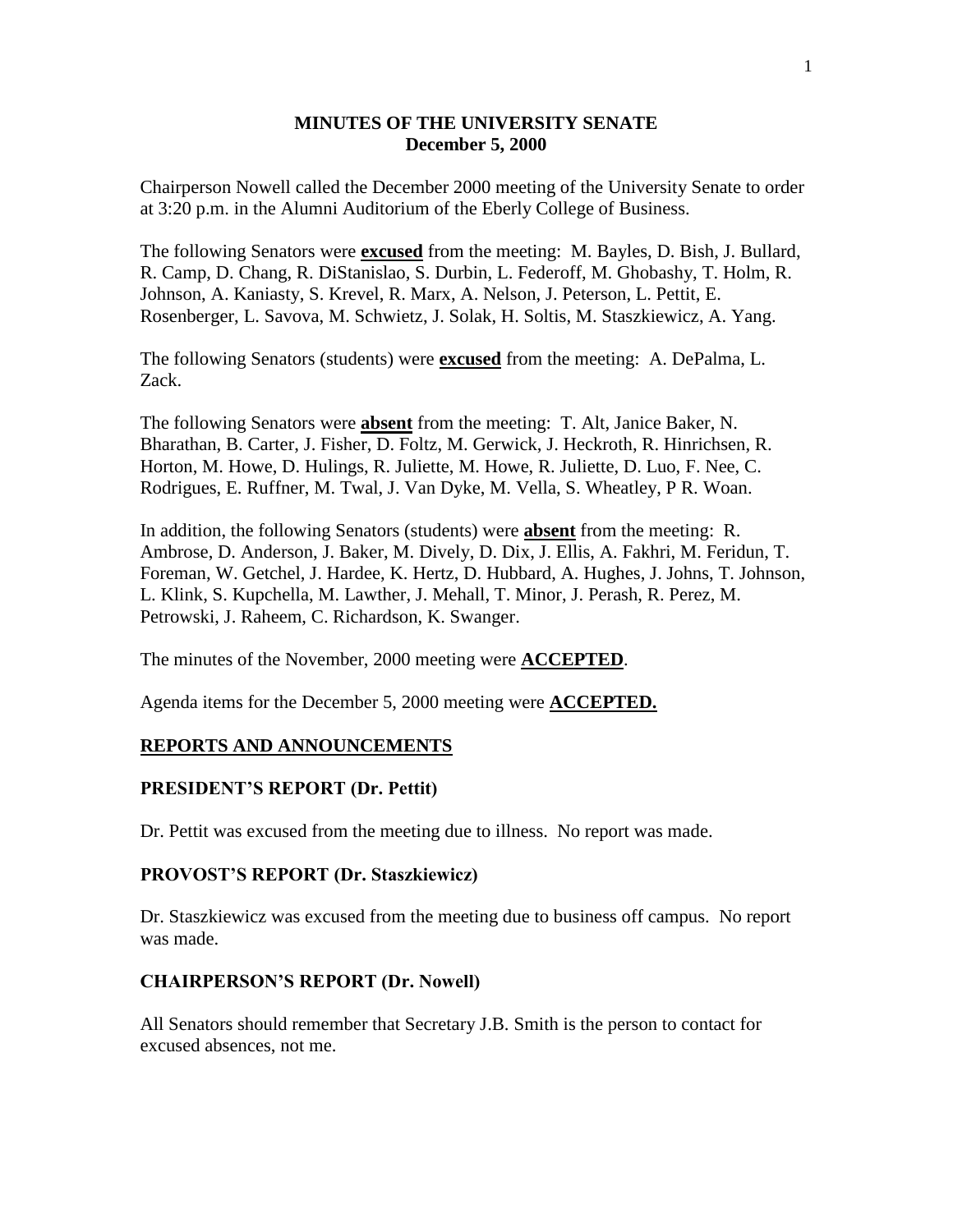Curriculum process: The two curriculum committees continue to examine the tentative compromise agreement between APSCUF and the Senate regarding the structure of the curriculum committees. Obviously we would like extensive feedback before suggesting changes in the by-laws of the Senate. However, the recommendation for changes in the by-laws comes from the Rules Committee. Therefore, to facilitate a speedy resolution of our current situation, I will be talking with the committee chairs to set a reasonable time frame in which they can present their recommendations to the Rules Committee. I will also work with the Rules Committee in any way possible so that their recommendations can be presented to this body for a first reading as early as possible next semester.

As you know, we have been discussing the existing Senate policy that prohibits regular IUP faculty member from being admitted to graduate programs at the University. Because of the age of the policy, I have asked the Graduate Committee to re-examine the policy and bring its recommendations to the Senate for retaining, modifying, or deleting the policy. We will look forward to their recommendations some time next semester.

Now for the situation with the doctoral program at East Stroudsburg in administration and leadership. I was informed by the Graduate Committee that they gave the persons involved in the program until December 1 to complete a formal proposal for the curriculum extension. They have yet to receive that proposal, but I am told by the Provost that he has received a draft that appears to respond to the items required for a formal proposal for an extension delivery model. I urge the administration to give the proposers feedback as soon as possible so that the Graduate Committee can receive the proposal and begin its deliberations on its approval.

# **VICE CHAIRPERSON'S REPORT (Senator Joseph)**

Between final papers and Thanksgiving, the students of our congress have managed to have an incredibly productive month.

First and foremost, our attention has been focused on our State System Advocacy efforts, lobbying the legislature on both the tuition increase and the mandatory sprinkler system for the residence halls.

In our last meeting, we passed the housing budget with the exception of the 7.6% increase for the sprinkler system. We do not support this increase because we believe that the state system should help support this possible mandatory implementation. We have been writing letters during our office hours to the legislature, as have all other SSHE schools, and we will begin a campus wide letter writing campaign with an editorial by Tim and I encouraging all of the IUP community to take part in this effort. In the beginning of next semester, we will be organizing several trips to Harrisburg to speak directly with our representatives.

Within this same motion, we also strongly showed our support for the Newspaper readership program.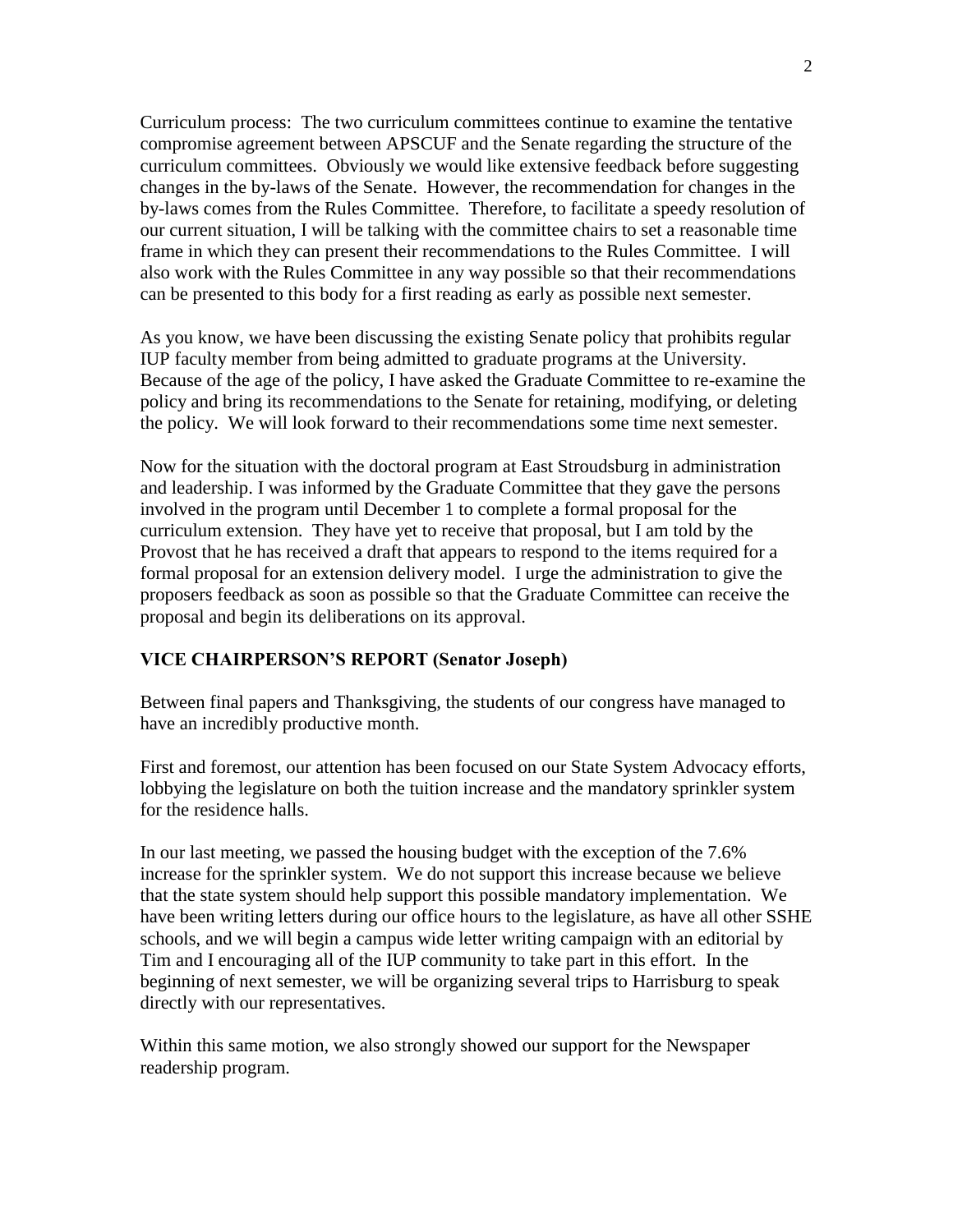We had a very successful Meeting of the Masses this semester, with representatives from all areas of the administration including Michele Fryling, Rhonda Luckey, Jim Froelicher, Dennis Hulings, Terry Appolonia, and Provost Mark Staskiewicz. We would like to thank all of you who attended, and thank Laura and the Public Relations committee for doing an outstanding job organizing it. Some concerns that were discussed included the housing budget, credit card vendors, retention, and HUB expansion. Other issues that were brought up in public forum were the continued mascot confusion and IUP's adherence (or lack thereof) to the state's recycling laws. As a congress, we will be trying to follow up on all of these concerns.

Our November Slippery Rock University BSGP conference went well, and we received a lot of feedback from our sister schools, as well as advice on the Solicitation policy and HUB expansion.

Our committees continue to be active. Kim Huddleston's spirit committee has decided to endorse a floor plan design featuring the IUP logo, mascot, and team name, instead of a contest. We are all excited about the design, and it is now hanging in the SC office if anyone would like to view it. They are now investigating the possibility of having a mural painted in the memorial field house as well as painting the bleachers.

Last but certainly not least, we are taking at least 10 members of our congress to the Borough council meeting tonight at 7pm to speak on the student's behalf about the suit being brought against IUP and the possibility of a tax for each student within IUP's community. Our main focus will be on the benefits that we feel we bring to the borough, and our willingness to work with the Borough rather than them working against us.

Also at this meeting, we will begin discussion on the safety issue of Grant St. This was brought to light in our last meeting and we were in agreement that the condition and size of the road is not safe, however this road is owned by the borough. Over winter break we will continue to build a case for this issue, including taking pictures and gather evidence and as well as other supporters. If anyone is interested in this issue, please contact our office and we can all work together to build a strong case.

Finally, I wanted to thank everyone for a productive fall semester, and for your patience as J.B., Chairperson Nowell and I all learned our jobs. I hope you all have a relaxing winter break, and find yourself rejuvenated and ready for the spring semester, and I will see everyone then!

### **OLD BUSINESS**

There was no old business to discuss.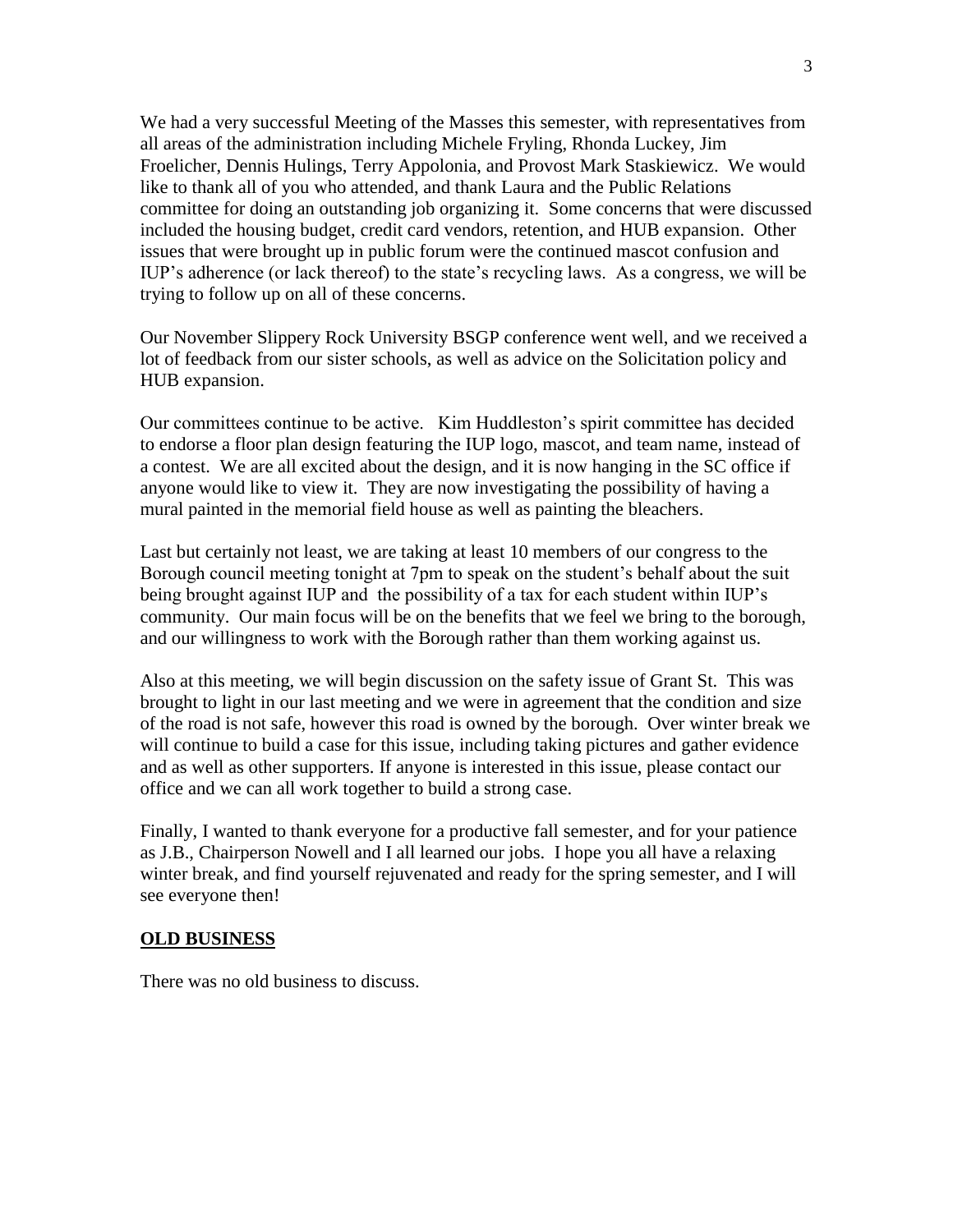# **STANDING COMMITTEE REPORTS**

# **RULES COMMITTEE (Chairperson Radell)**

# **From IUP Senate Rules Committee** *(Passed by vote of 102-3)*

Amendments to the IUP Senate Constitution and Bylaws

Requested by Undergraduate Curriculum Committee, October 18, 2000, with first reading November 7, 2000,

### **(Amendments in bold)**

IUP Senate Constitution:

The Association of Pennsylvania State College and University Faculties (APSCUF-IUP) has delegated its contractual curricular responsibility to the Graduate Committee and the **University Wide** Undergraduate Curriculum Committee.

IUP Senate Bylaws: V. Standing Committees C. **University Wide** Undergraduate Curriculum Committee

### **GRADUATE COMMITTEE—**(Chairperson Kondo)

Senate action was taken on the following 2 items:

| New Course-LTCY 850-Thesis | <b>PASSED</b> |
|----------------------------|---------------|
|                            |               |

2. Major Program Revision in M.S in Nursing PASSED

(For complete text details pertaining to each item, **refer to Appendix A-page 7)**)

### **LIBRARY AND EDUCATIONAL SERVICES COMMITTEE**

A meeting of this committee was held last week, and the Library is well on it's way and making good progress on the conversion from the Dewey Decimal system to the Library of Congress catalog system.

**NONCREDIT COMMITTEE** No Report

**RESEARCH COMMITTEE** Reported that the next meeting will be on December 12, 2000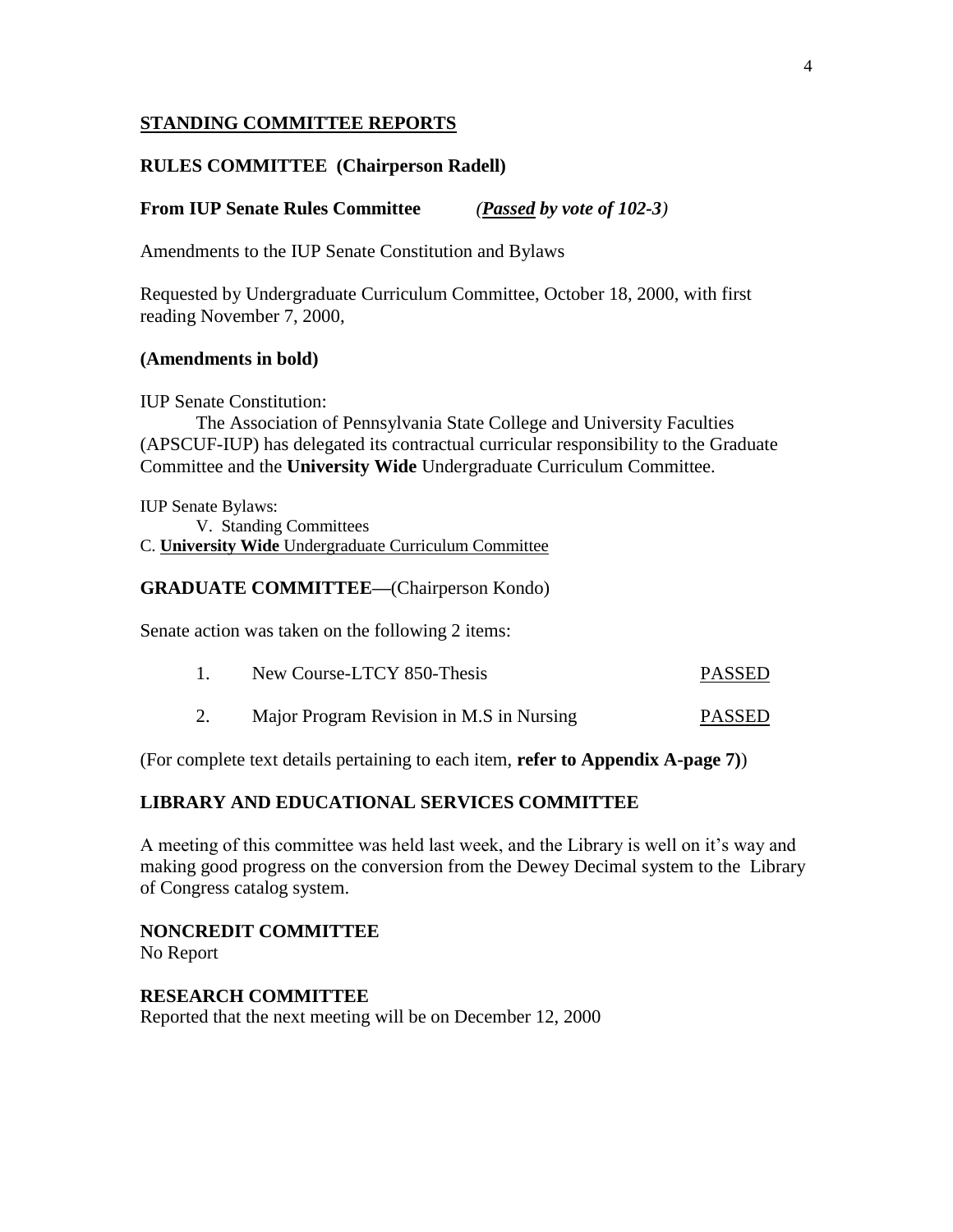# **STUDENT AFFAIRS COMMITTEE**

The Student Affairs Committee reported the following items were under consideration/being addressed by this committee:

- 1. the solicitation policy regarding credit card vendors on campus;
- 2. the university civility policy (a sub-committee was set up) which is being reviewed by various sources;
- 3. pedestrian safety.

The next meeting will be held on January 23, 2001.

# **UNIVERSITY DEVELOPMENT AND FINANCE COMMITTEE**

Reported that the next meeting will be on December 12, 2000 in Ackerman Hall.

# **ACADEMIC COMMITTEE**

| Revised version of the Three-Step Process for Teacher Education | <b>PASSED</b> |
|-----------------------------------------------------------------|---------------|
| Recommendation of 5 Professors for Emeritus Status              | <b>PASSED</b> |

(For complete text details pertaining to each item, **refer to Appendix B-page 20**)

# **AWARDS COMMITTEE**

This committee has met and information pertaining to all awards is available on the Senate Web Page.

# **UNDERGRADUATE CURRICULUM COMMITTEE—**(Chairperson Sechrist)

Senate action was taken on the following 2 items:

|    | Description Change/Course Title Change  |               |
|----|-----------------------------------------|---------------|
|    | Department of Finance and Legal Studies | <b>PASSED</b> |
| 2. | New Course (BIOL 471)                   | <b>PASSED</b> |

(For complete text details pertaining to each item, **refer to Appendix C-page 30**)

# **NEW BUSINESS**

Senator Laura Kramer asked a question regarding changes in the summer Learning Center program and the reduced number of participants. Senator Luckey addressed this, pointing out that as a result of an extensive study by the Learning Center, the program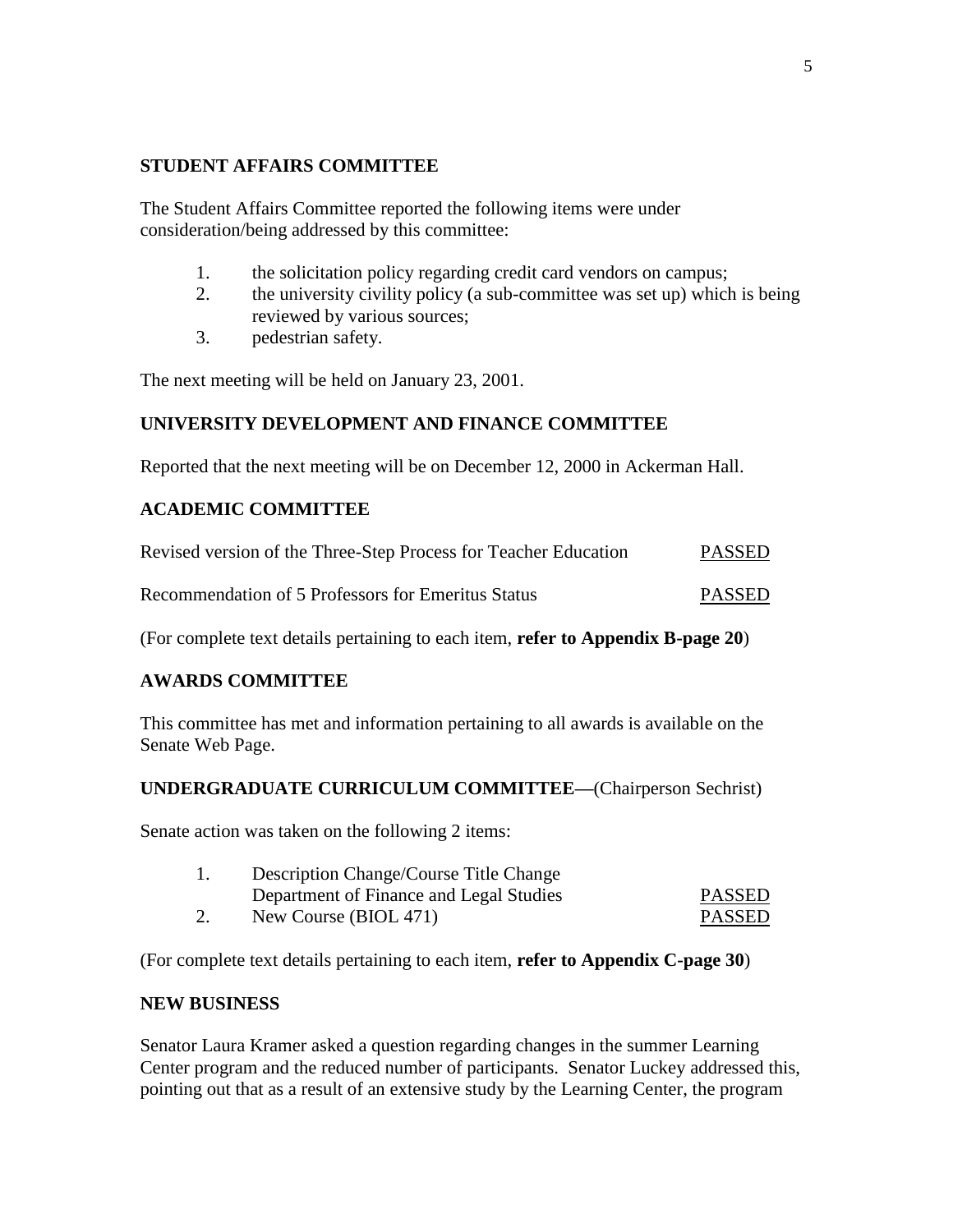will be reduced from five to four weeks, and the students will take a reduced course load (from seven to four hours of study). In addition, Senator Luckey stated that the ideal number of students has been determined to be 300 participants. Finally, these students will be provided a tuition waiver, but other fees (housing, health, facility and activity) would be the responsibility of the individual student.

With no further business, the meeting was adjourned at 4:20 p.m.

Respectfully submitted,

Jonathan B. Smith, Ed.D. University Senate Secretary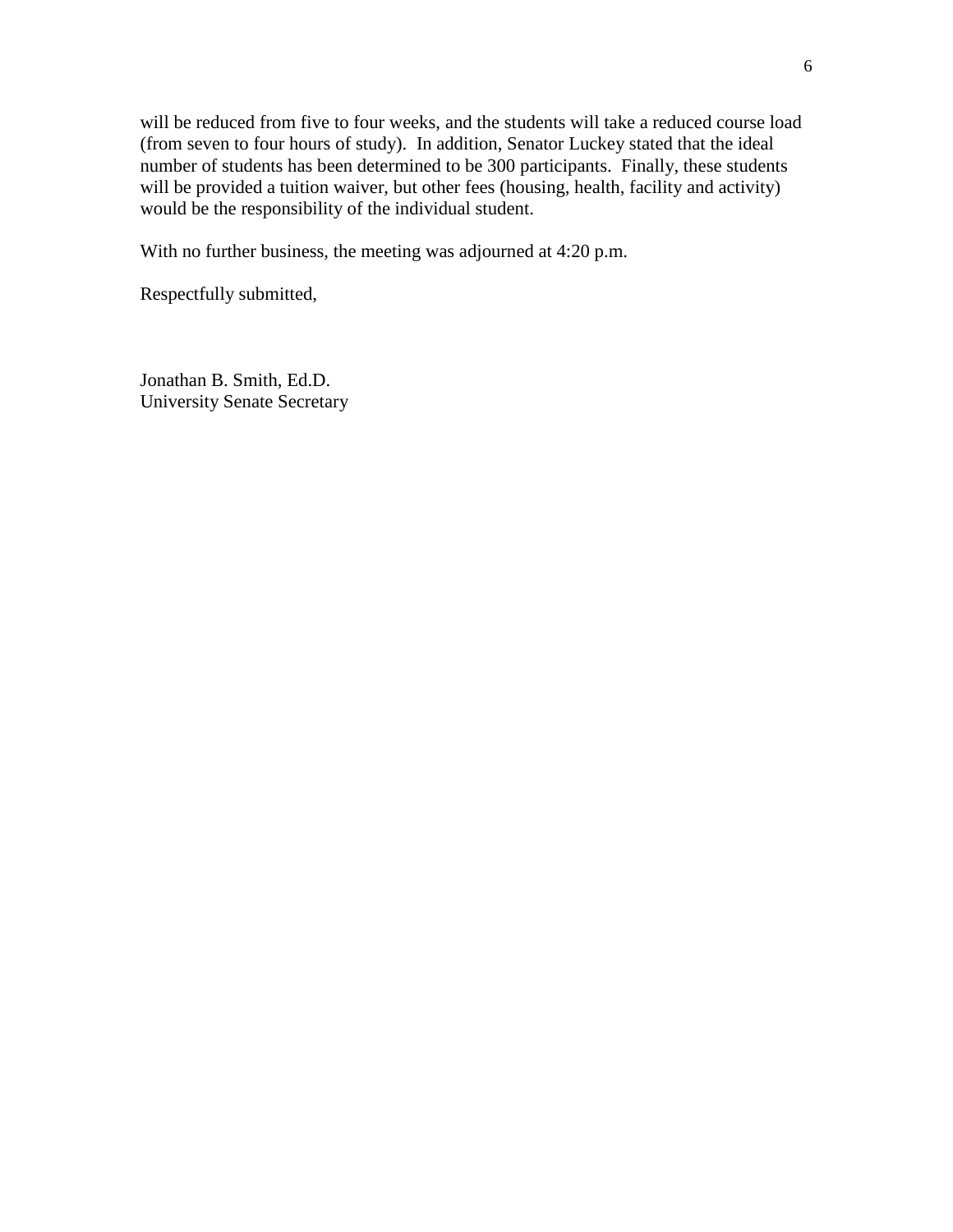# *APPENDIX A-GRADUATE COMMITTEE (Chairpersons Chambers and Kondo)*

### **FOR SENATE ACTION**

**1. New Course: (Spring 2001)** *(Passed)*

**LTCY 850 Thesis 1-6sh**

**2. Major Program Revision** *(Passed)*

### **M.S. in Nursing (Summer 2001) Department of Nursing and Allied Health Professions**

#### **A. Catalog Revision:**

#### **Current Catalog Description:**

The Master of Science degree in Nursing is designed to prepare the graduate for the role of nurse educator or nurse administrator and serves as a foundation for doctoral study. The nurse educator is prepared for a career in a nursing education program or a nursing staff development setting or as a patient educator. The nurse administrator is prepared for management positions in a variety of health care settings. The master's degree program is accredited by the Commission on Collegiate Nursing Education.

The master's program prepares graduates to:

- Synthesize knowledge of theories and concepts from the arts, sciences, and nursing to support advanced, competent practice in nursing education and administration
- Contribute to nursing science by using a comprehensive knowledge of the research process and skills to investigate problems, participate in conducting research, and promote the use of research findings
- Provide leadership, which influences nursing practice and advances the nursing profession
- Demonstrate skill in applying advanced holistic nursing assessment to determine appropriate nursing interventions with acutely and chronically ill adults in the role of either nursing educator or nurse administrator

The Adult Health Clinical Component is required of all students. It is designed as an adjunct to the study in leadership, nursing education, and nursing administration. The clinical component builds on the knowledge and skills of baccalaureate nursing education and provides for the attainment of advanced knowledge and related theories in nursing and their application to advanced practice. A variety of primary, secondary, and tertiary health care settings in a wide geographical area are utilized for clinical practice sites.

#### **Proposed Catalog Description:**

The program leading to a Master of Science degree in nursing is fully accredited by the Commission on Collegiate Education. It is designed to prepare the graduate for an advanced practice nursing role as a nurse administrator or a community health clinical nurse specialist and may serve as a foundation for doctoral study.

Upon completion of the program the student is prepared to: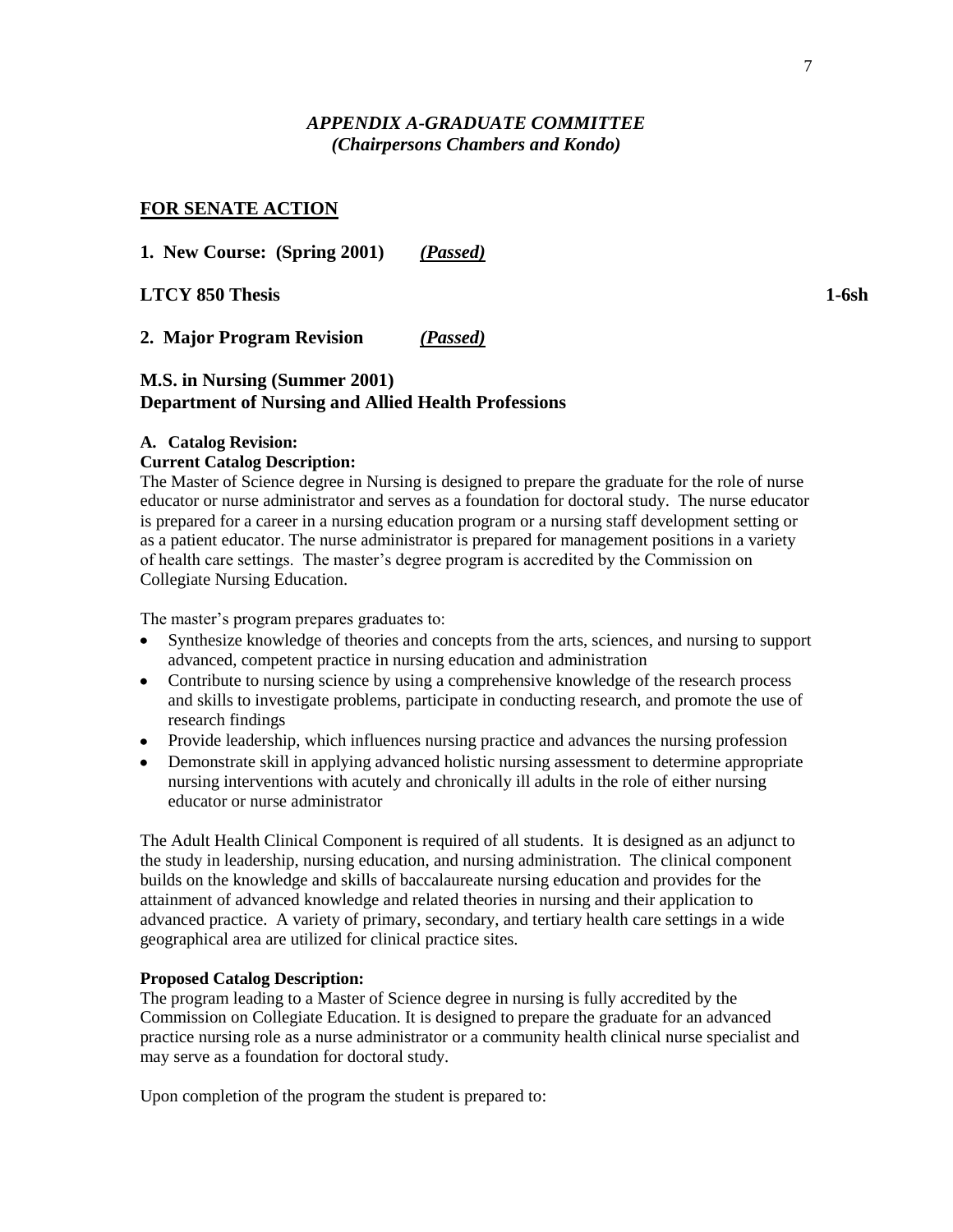- provide leadership that influences nursing practice and contributes to the advancement of the nursing profession.
- synthesize advanced skills and scientific knowledge to practice as a community health clinical nurse specialist or nurse administrator.
- utilize advanced nursing practice knowledge and research skills in the identification, resolution and evaluation of clinical nursing or management problems to provide high quality, cost effective health care for the community.

Course work builds on the knowledge and skills gained in a basic nursing education program. It provides the theoretical and practical knowledge required for advanced nursing practice in diverse settings within a rapidly changing health care system. Nurse administrators assume leadership roles in planning, organizing, and implementing care across the spectrum of health care settings. Clinical nurse specialists provide leadership in the provision of care for clients with multiple and/or complex needs within a variety of community settings.

**Students may choose the 42-credit community health Clinical Nurse Specialist track or the 36-credit Nursing Administration track**.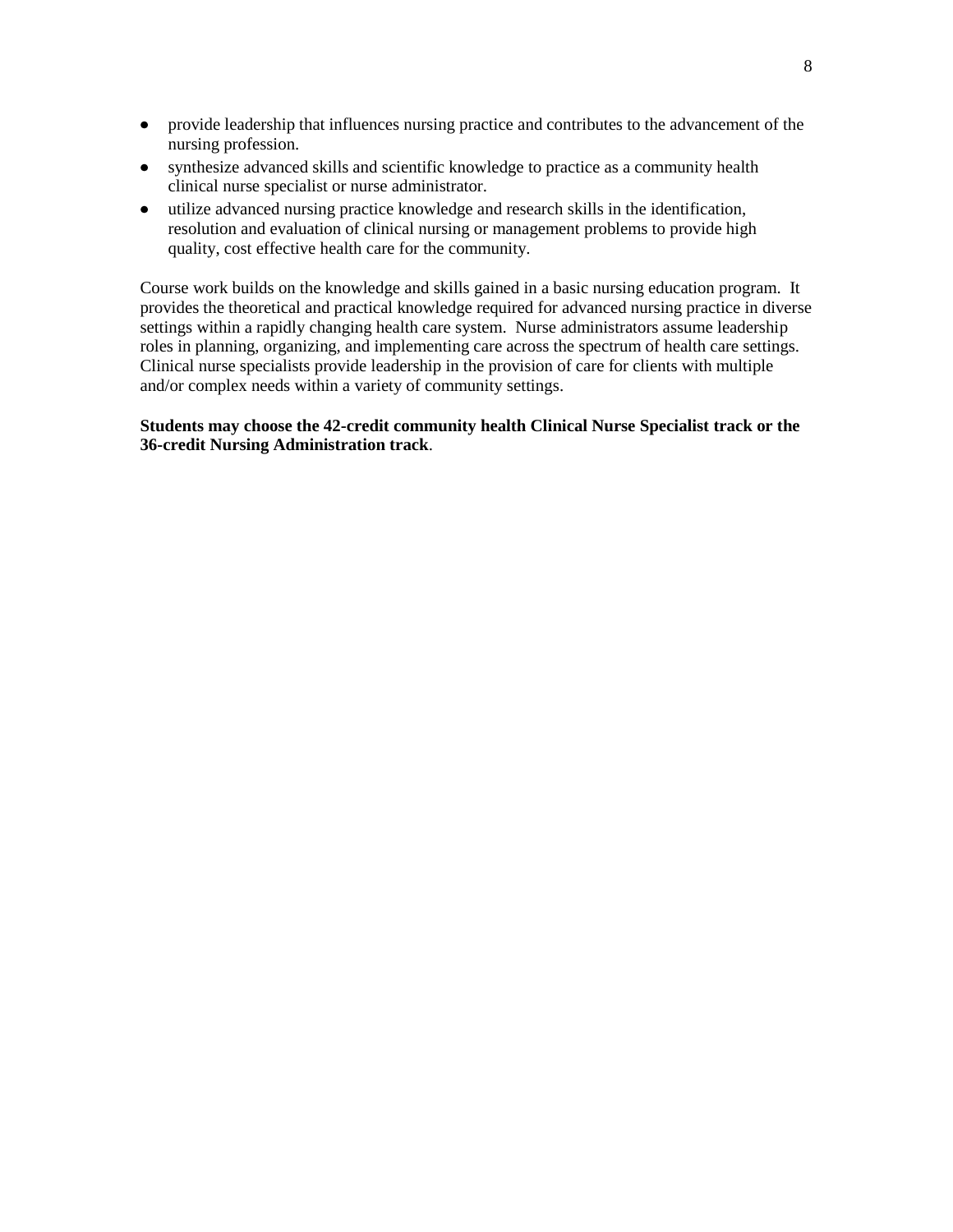### **B. Comparison of Current vs. Proposed Program - NURSING ADMINISTRATION TRACK**

| <b>Current Nursing Administration Track 45 crs</b>                                                                                                                                                                                                                                                                                                                                                                                       |   | <b>Proposed Nursing Administration Track</b><br>36 cr                                                                                                                                                                                                                                                                                                                                                                                    |       |
|------------------------------------------------------------------------------------------------------------------------------------------------------------------------------------------------------------------------------------------------------------------------------------------------------------------------------------------------------------------------------------------------------------------------------------------|---|------------------------------------------------------------------------------------------------------------------------------------------------------------------------------------------------------------------------------------------------------------------------------------------------------------------------------------------------------------------------------------------------------------------------------------------|-------|
|                                                                                                                                                                                                                                                                                                                                                                                                                                          |   |                                                                                                                                                                                                                                                                                                                                                                                                                                          |       |
|                                                                                                                                                                                                                                                                                                                                                                                                                                          |   |                                                                                                                                                                                                                                                                                                                                                                                                                                          |       |
| <b>Leadership Core</b><br>24 cr                                                                                                                                                                                                                                                                                                                                                                                                          |   | <b>Graduate Nursing Core</b>                                                                                                                                                                                                                                                                                                                                                                                                             | 21 cr |
|                                                                                                                                                                                                                                                                                                                                                                                                                                          |   |                                                                                                                                                                                                                                                                                                                                                                                                                                          |       |
| #GSR 516 Statistical Methods<br>3 cr                                                                                                                                                                                                                                                                                                                                                                                                     |   | vNURS 610 Health Promotion and Social                                                                                                                                                                                                                                                                                                                                                                                                    |       |
|                                                                                                                                                                                                                                                                                                                                                                                                                                          |   | <b>Issues</b>                                                                                                                                                                                                                                                                                                                                                                                                                            | 3 cr  |
| *NURS 615 Advanced Nursing Research<br>3 cr                                                                                                                                                                                                                                                                                                                                                                                              |   | vNURS 614 Health Care Organizations                                                                                                                                                                                                                                                                                                                                                                                                      |       |
|                                                                                                                                                                                                                                                                                                                                                                                                                                          |   |                                                                                                                                                                                                                                                                                                                                                                                                                                          | 3 cr  |
| +NURS 620 Theoretical Foundations                                                                                                                                                                                                                                                                                                                                                                                                        |   |                                                                                                                                                                                                                                                                                                                                                                                                                                          |       |
| 3 cr<br>of Nursing                                                                                                                                                                                                                                                                                                                                                                                                                       |   | <b>Nursing</b>                                                                                                                                                                                                                                                                                                                                                                                                                           | 3 cr  |
| *NURS 617 Issues in Health Care<br>$\overline{3}$ cr                                                                                                                                                                                                                                                                                                                                                                                     |   | vNURS 622 The Practice of Nursing                                                                                                                                                                                                                                                                                                                                                                                                        |       |
|                                                                                                                                                                                                                                                                                                                                                                                                                                          |   | Research I                                                                                                                                                                                                                                                                                                                                                                                                                               | 3 cr  |
| *NURS 618 Professional Role Development                                                                                                                                                                                                                                                                                                                                                                                                  | 3 | vNURS 623 The Practice of Nursing                                                                                                                                                                                                                                                                                                                                                                                                        |       |
| cr                                                                                                                                                                                                                                                                                                                                                                                                                                       |   | Research II                                                                                                                                                                                                                                                                                                                                                                                                                              | 3 cr  |
|                                                                                                                                                                                                                                                                                                                                                                                                                                          |   |                                                                                                                                                                                                                                                                                                                                                                                                                                          | 6 cr  |
| 3 cr<br>Nursing                                                                                                                                                                                                                                                                                                                                                                                                                          |   |                                                                                                                                                                                                                                                                                                                                                                                                                                          |       |
|                                                                                                                                                                                                                                                                                                                                                                                                                                          |   |                                                                                                                                                                                                                                                                                                                                                                                                                                          |       |
|                                                                                                                                                                                                                                                                                                                                                                                                                                          |   |                                                                                                                                                                                                                                                                                                                                                                                                                                          |       |
|                                                                                                                                                                                                                                                                                                                                                                                                                                          |   |                                                                                                                                                                                                                                                                                                                                                                                                                                          |       |
|                                                                                                                                                                                                                                                                                                                                                                                                                                          |   |                                                                                                                                                                                                                                                                                                                                                                                                                                          |       |
|                                                                                                                                                                                                                                                                                                                                                                                                                                          |   | cr                                                                                                                                                                                                                                                                                                                                                                                                                                       |       |
| *NURS 640 Dynamics of Health in the Adult                                                                                                                                                                                                                                                                                                                                                                                                | 3 | vNURS 729 Nursing Administration                                                                                                                                                                                                                                                                                                                                                                                                         | 3 cr  |
| cr                                                                                                                                                                                                                                                                                                                                                                                                                                       |   |                                                                                                                                                                                                                                                                                                                                                                                                                                          |       |
|                                                                                                                                                                                                                                                                                                                                                                                                                                          |   |                                                                                                                                                                                                                                                                                                                                                                                                                                          |       |
|                                                                                                                                                                                                                                                                                                                                                                                                                                          |   | <b>Health Care</b>                                                                                                                                                                                                                                                                                                                                                                                                                       | 3 cr  |
|                                                                                                                                                                                                                                                                                                                                                                                                                                          |   |                                                                                                                                                                                                                                                                                                                                                                                                                                          |       |
| cr                                                                                                                                                                                                                                                                                                                                                                                                                                       |   | cr                                                                                                                                                                                                                                                                                                                                                                                                                                       |       |
|                                                                                                                                                                                                                                                                                                                                                                                                                                          |   |                                                                                                                                                                                                                                                                                                                                                                                                                                          |       |
| 3 cr                                                                                                                                                                                                                                                                                                                                                                                                                                     |   |                                                                                                                                                                                                                                                                                                                                                                                                                                          |       |
| *NURS 727 Principles of Nursing Management 3                                                                                                                                                                                                                                                                                                                                                                                             |   |                                                                                                                                                                                                                                                                                                                                                                                                                                          |       |
| $_{\rm cr}$                                                                                                                                                                                                                                                                                                                                                                                                                              |   |                                                                                                                                                                                                                                                                                                                                                                                                                                          |       |
| *NURS 728 Administration of Nursing                                                                                                                                                                                                                                                                                                                                                                                                      |   |                                                                                                                                                                                                                                                                                                                                                                                                                                          |       |
| Services<br>3 cr                                                                                                                                                                                                                                                                                                                                                                                                                         |   |                                                                                                                                                                                                                                                                                                                                                                                                                                          |       |
| *NURS 740 Administration Practicum<br>3 cr                                                                                                                                                                                                                                                                                                                                                                                               |   |                                                                                                                                                                                                                                                                                                                                                                                                                                          |       |
| *Deleted from program                                                                                                                                                                                                                                                                                                                                                                                                                    |   | **Students in both tracks may choose electives                                                                                                                                                                                                                                                                                                                                                                                           |       |
| #Deleted as core requirement                                                                                                                                                                                                                                                                                                                                                                                                             |   | from courses which are appropriate for their needs                                                                                                                                                                                                                                                                                                                                                                                       |       |
|                                                                                                                                                                                                                                                                                                                                                                                                                                          |   |                                                                                                                                                                                                                                                                                                                                                                                                                                          |       |
|                                                                                                                                                                                                                                                                                                                                                                                                                                          |   |                                                                                                                                                                                                                                                                                                                                                                                                                                          |       |
|                                                                                                                                                                                                                                                                                                                                                                                                                                          |   |                                                                                                                                                                                                                                                                                                                                                                                                                                          |       |
| +NURS 619 Leadership Strategies in<br><b>NURS 850 Thesis</b><br>6 cr<br><b>OR</b><br>*NURS 621 Nursing Inquiry<br>$3$ cr<br>Elective<br>3 cr<br><b>Adult Health Core</b><br>9 <sub>cr</sub><br>*NURS 641 Nursing Management of Adults<br><b>Under Stress</b><br>3 <sub>cr</sub><br>*NURS 742 Adult Health Nursing Practicum<br><b>Administration Track 12 cr</b><br>*MGMT 613 Organizational Analysis<br>+Course Revision<br>vNew course | 3 | and Policy<br>+NURS 620 Theoretical Foundations of<br>**Electives<br><b>Administration Courses</b><br>$15$ cr<br>+NURS 619 Leadership Strategies for Nursing<br>vNURS 730 Financial Management in<br>vNURS 731 Nursing Administration Practicum 6<br>and interests as they work toward meeting the<br>program objectives. Advisors will approve elective<br>choices. Six credits of NURS 850 Thesis may be<br>substituted for electives. | 3     |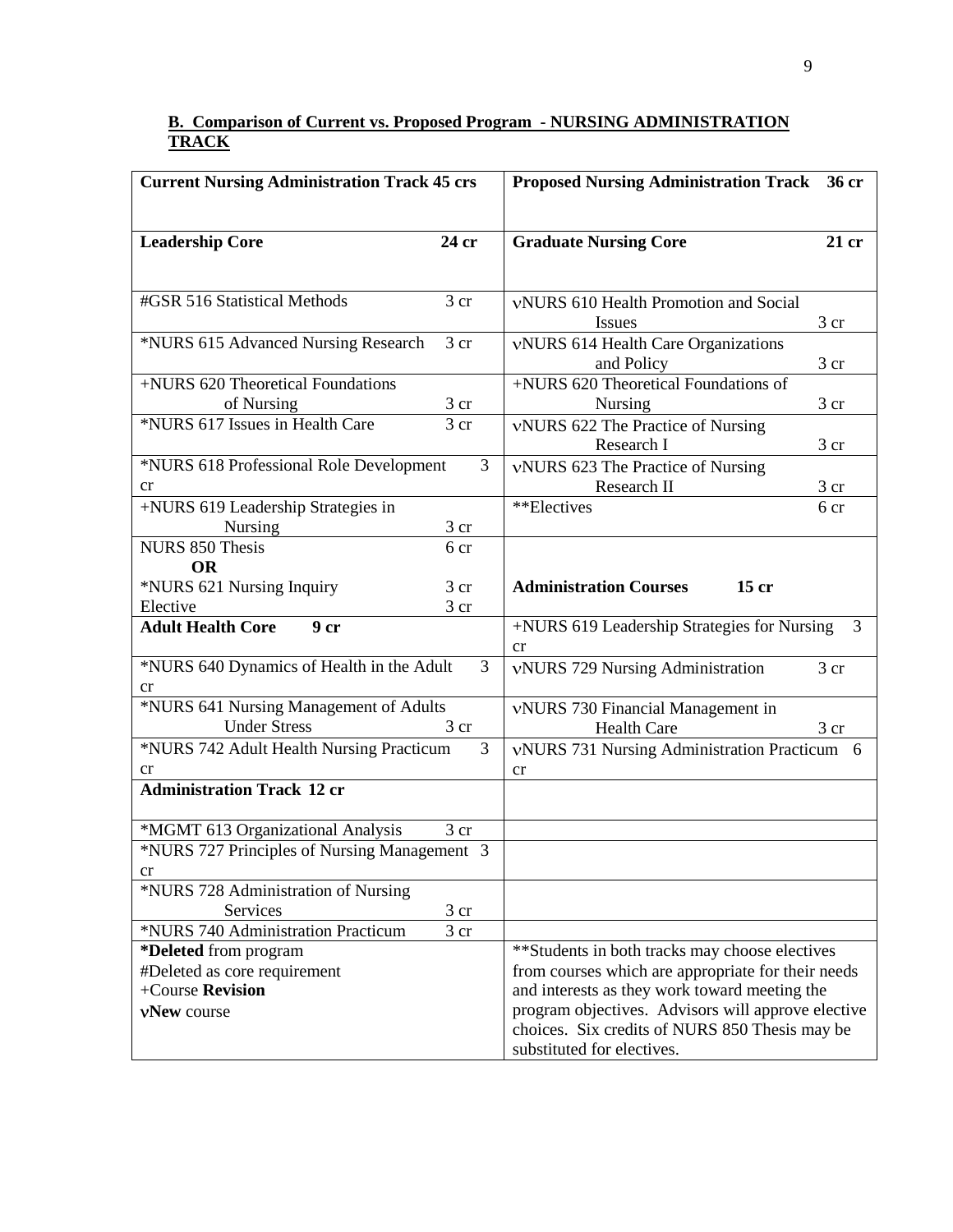### **B**. **Comparison of Current vs. Proposed Program EDUCATION TRACK to CLINICAL NURSE SPECIALIST TRACK**

| <b>Current Education Track</b><br>45 crs                | <b>Proposed Clinical Nurse Specialist Track 42</b>                                                  |
|---------------------------------------------------------|-----------------------------------------------------------------------------------------------------|
|                                                         | crs                                                                                                 |
| <b>Leadership Core</b><br>24 cr                         | <b>Graduate Nursing Core</b><br>21 cr                                                               |
|                                                         |                                                                                                     |
| #GSR 516 Statistical Methods<br>3 cr                    | vNURS 610 Health Promotion and Social<br>Issues<br>3 cr                                             |
| *NURS 615 Advanced Nursing Research<br>3 <sub>cr</sub>  | vNURS 614 Health Care Organizations<br>and Policy<br>3 cr                                           |
| +NURS 620 Theoretical Foundations<br>3 cr<br>of Nursing | +NURS 620 Theoretical Foundations of<br>Nursing<br>3 cr                                             |
| *NURS 617 Issues in Health Care<br>$\overline{3}$ cr    | vNURS 622 The Practice of Nursing<br>Research I<br>3 cr                                             |
| 3<br>*NURS 618 Professional Role Development<br>cr      | vNURS 623 The Practice of Nursing<br>Research II<br>3 cr                                            |
| +NURS 619 Leadership Strategies in                      | **Electives<br>6 cr                                                                                 |
| 3 <sub>cr</sub><br><b>Nursing</b>                       |                                                                                                     |
| <b>NURS 850 Thesis</b><br>6 cr                          |                                                                                                     |
| <b>OR</b>                                               |                                                                                                     |
| *NURS 621 Nursing Inquiry<br>3 cr                       | <b>Advanced Practice Nursing Core</b><br>9 <sub>cr</sub>                                            |
| Elective<br>3 cr                                        |                                                                                                     |
| <b>Adult Health Core</b><br>9 <sub>cr</sub>             | vNURS 511 Advanced Health Assessment 3 cr                                                           |
| *NURS 640 Dynamics of Health in the Adult<br>3          | vNURS 612 Pathophysiology for Advanced                                                              |
| cr<br>*NURS 641 Nursing Management of Adults            | <b>Practice Nursing</b><br>3 cr                                                                     |
| <b>Under Stress</b><br>3 cr                             | vNURS 613 Pharmacology for Advanced<br><b>Practice Nursing</b><br>3 cr                              |
| *NURS 742 Adult Health Nursing Practicum                | $\overline{3}$<br><b>Community Health Courses</b><br>12 cr                                          |
| cr                                                      |                                                                                                     |
| <b>Education Track</b><br>12 cr                         | vNURS 734 Concepts of Community<br><b>Health Nursing</b><br>3 cr                                    |
| *NURS 724 Curriculum Development for                    | vNURS 735 Aggregates in the Community 3 cr                                                          |
| <b>Nursing Programs</b><br>3 <sub>cr</sub>              |                                                                                                     |
| +NURS 725 Teaching Strategies for Nursing               | vNURS 736 Leadership in Community                                                                   |
| Curricula<br>3 <sub>cr</sub>                            | <b>Health Nursing</b><br>6 cr                                                                       |
| *NURS 726 Clinical Instruction in Nursing 3 cr          |                                                                                                     |
| *NURS 741 Education Practicum<br>$3$ cr                 |                                                                                                     |
| *Deleted from program                                   | **Students in both tracks may choose electives                                                      |
| #Deleted as core requirement<br>+Course Revision        | from courses which are appropriate for their needs<br>and interests as they work toward meeting the |
|                                                         | program objectives. Advisors will approve elective                                                  |
| vNew course                                             | choices. Six credits of NURS 850 Thesis may be                                                      |
|                                                         | substituted for electives.                                                                          |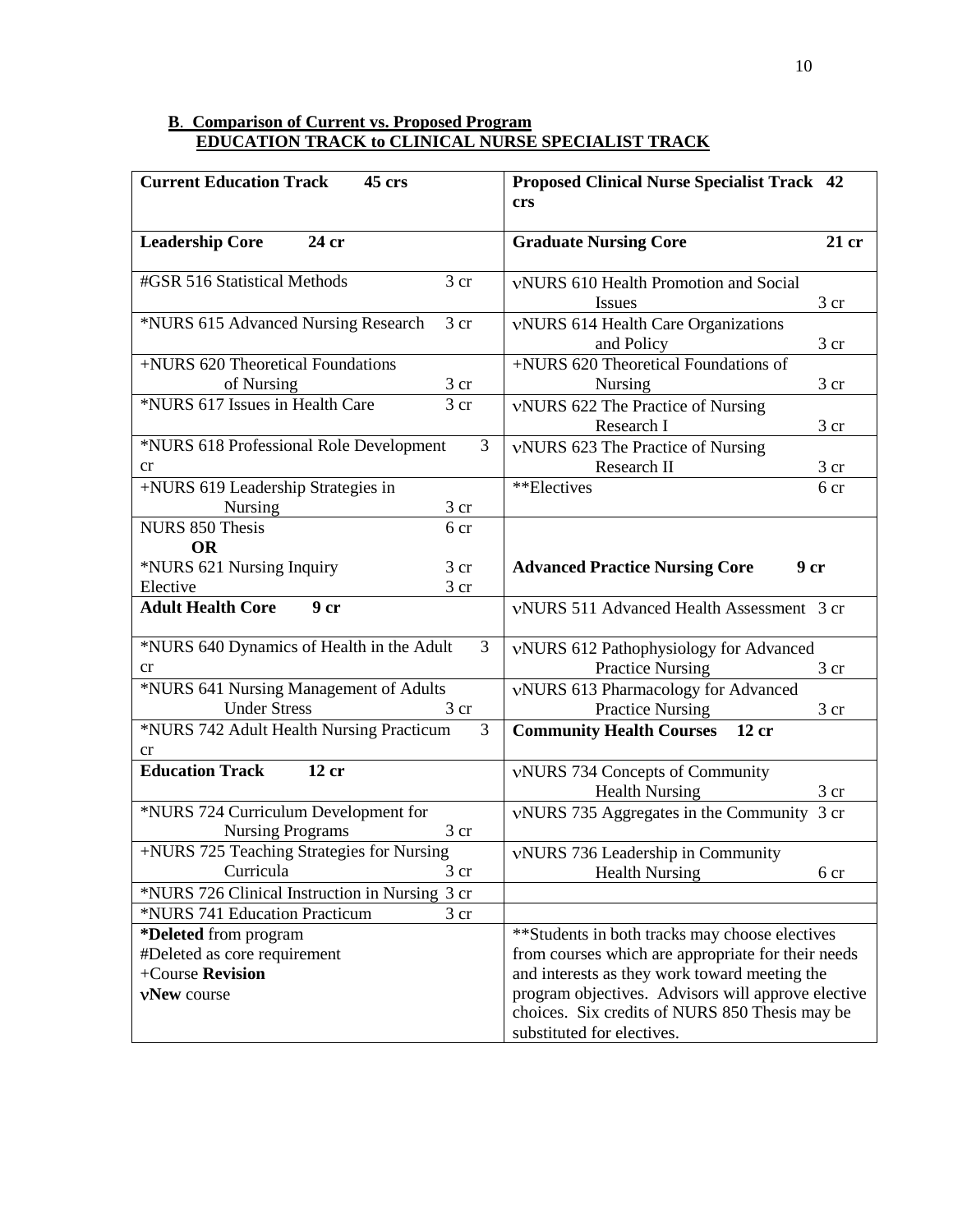#### **C. Summary**

In summary, the department proposes the deletion of the Education track and the implementation of the Clinical Nurse Specialist (CNS) Track. The following new core courses are proposed for both the CNS and Administration tracks:

- NURS 610 Health Promotion and Social Issues
- NURS 614 Health Care Organizations and Policy
- NURS 622 The Practice of Nursing Research I
- NURS 623 The Practice of Nursing Research II

The following new Nursing Administration Track courses are proposed:

- NURS 729 Nursing Administration
- NURS 730 Financial Management in Health Care
- NURS 731 Nursing Administration Practicum

The following new Clinical Nurse Specialist Track courses are proposed:

- NURS 511 Advanced Health Assessment
- NURS 612 Pathophysiology for Advanced Practice Nursing
- NURS 613 Pharmacology for Advanced Practice Nursing
- NURS 734 Concepts of Community Health Nursing
- NURS 735 Aggregates in the Community
- NURS 736 Leadership in Community Health Nursing

The following new elective course is proposed:

NURS 555 Introduction to Nursing Informatics

Minor changes are proposed to the following current courses:

- NURS 619 Leadership Strategies for Nursing (Administration track)
- NURS 620 Theoretical Foundations of Nursing (core course)
- NURS 725 Teaching Strategies for Nursing Curricula (elective)

The deletion of the following courses are proposed:

- NU 615 Advanced Nursing Research
- NU 617 Issues in Health Care
- NU 618 Professional Role Development
- NU 621 Nursing Inquiry
- NU 640 Dynamics of Health in the Adult
- NU 641 Nursing Management of Adults Under Stress
- NU 724 Curriculum Development for Nursing
- NU 726 Clinical Instruction in Nursing
- NU 727 Principles of Nursing Management
- NU 728 Administration of Nursing Services
- NU 740 Administration Practicum
- NU 741 Education Practicum
- NU 742 Adult Health Nursing Practicum

Nursing students will no longer take MG 613 Organizational Analysis, as a required course. It has been replaced in the new curriculum by NURS 730 Financial Management in Health Care, which will better meet students need for increased knowledge about the financial issues specific to the health care system. MG 613 will remain on the list of possible electives for students.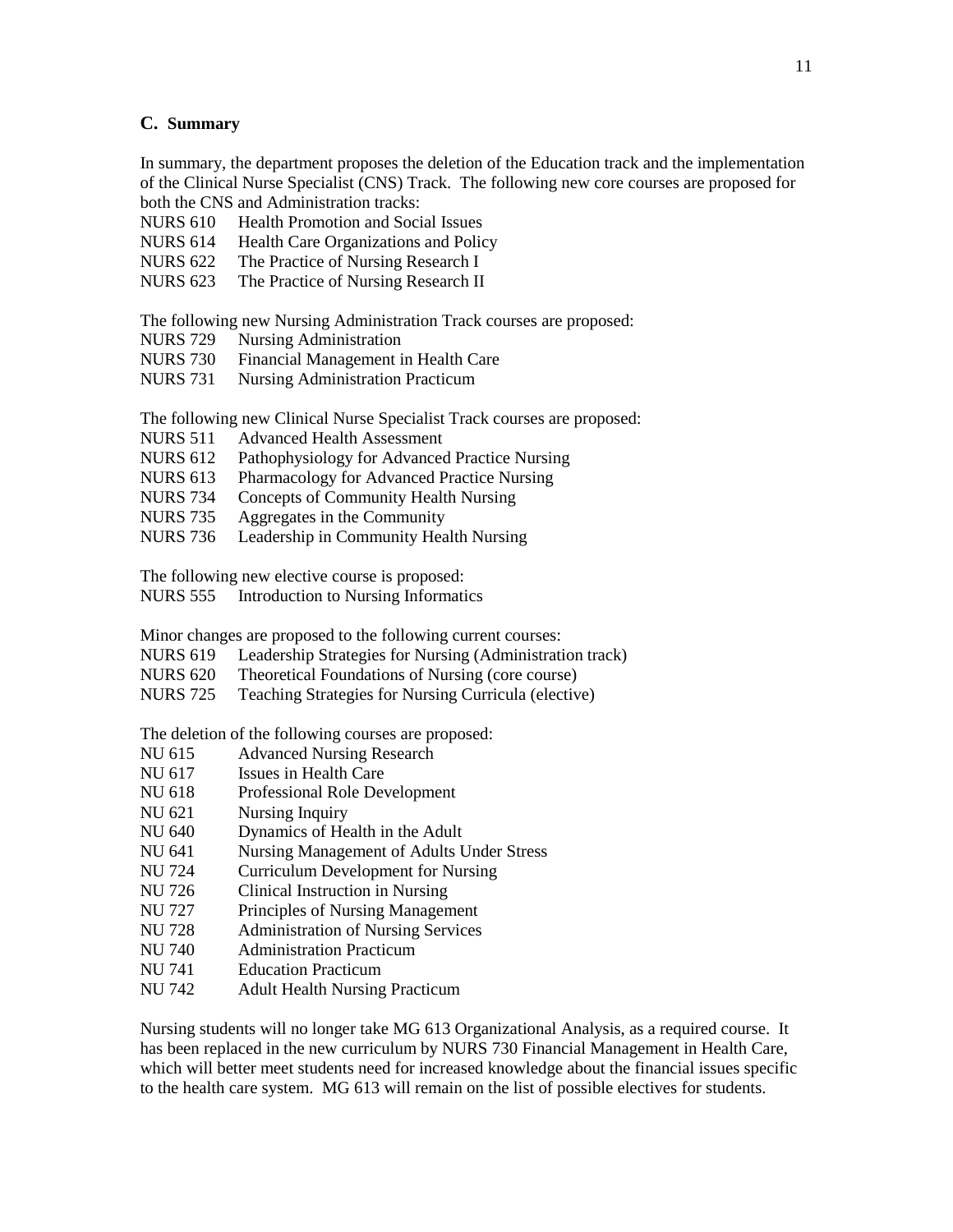GR 516 Statistical Methods I has been removed as a prerequisite for several core courses. Statistical content has been integrated in the proposed NURS 622 The Practice of Nursing Research I course to better meet the needs of the nursing students.

# **D. Rationale**

The purpose of the proposed program is to prepare registered nurses at the graduate level for advanced practice as community clinical nurse specialists or nurse administrators. The program objectives are consistent with and appropriate to the SSHE mission to "strengthen the Commonwealth through its ongoing commitment to…. graduate programs consistent with …state, national, and international needs" (SSHE Mission Statement, 1994) and the SSHE imperative to increase "partnerships with….social and health organizations" (SSHE Imperatives executive summary, 1997). In addition, the proposed program will help to fulfill the University's mission to develop a strong and distinctive graduate program with high academic standards that will meet national accreditation standards set forth by the Commission on Collegiate Nursing **Education** 

Health care experts have suggested the need for graduate nursing education to focus on community-based issues. Home health care is the fastest growing area of nursing. The number of nurses working in home health care doubled between the years of 1988 and 1992 and it is projected that by the year 2020 the greatest need will be for nurses working in community health settings.

The final report from the SSHE Task Force on Graduate Nursing Education drew the following conclusion: "there is need to increase the number of advanced practice nurses in Pennsylvania to provide primary care in medically-underserved settings and to extend care for the major target populations identified in "Healthy Pennsylvania 2000" (SSHE Task Force, 1994, p. 11). The report also emphasized that there were insufficient numbers of advanced practice nurses in Pennsylvania to serve in primary care settings and to engage in health promotion, disease prevention, and diagnosis and treatment of health-related problems. These areas are a major focus on the community health Clinical Nurse Specialist.

The Nursing Administration track has been in place since 1990; feedback from alumni and employers indicate a need to continue this track. Also the American Association of Colleges of Nursing (AACN) *Essentials* document identifies master's preparation in nursing administration as a necessary component for future developments in health care systems in America. Therefore, this track will be continued in a revised format. Changes in the program reflect an increased emphasis on financial aspects of nursing management and measurement of patient outcomes, which is consistent with AACN recommendations for programs in nursing administration.

### New Courses – Department of Nursing and Allied Health Professions

### NURS 511 Advanced Health Assessment 2c-3l-3sh (Summer 2001)

This clinical course will build upon the basic assessment techniques of the registered nurse. It is designed to provide the student with the ability to assess the health status of adults. This course will enable the student to collect a comprehensive health history and perform complete physical examination on adults from various backgrounds. Examination techniques and identification of deviations from normal will be the focus. Prerequisite: None.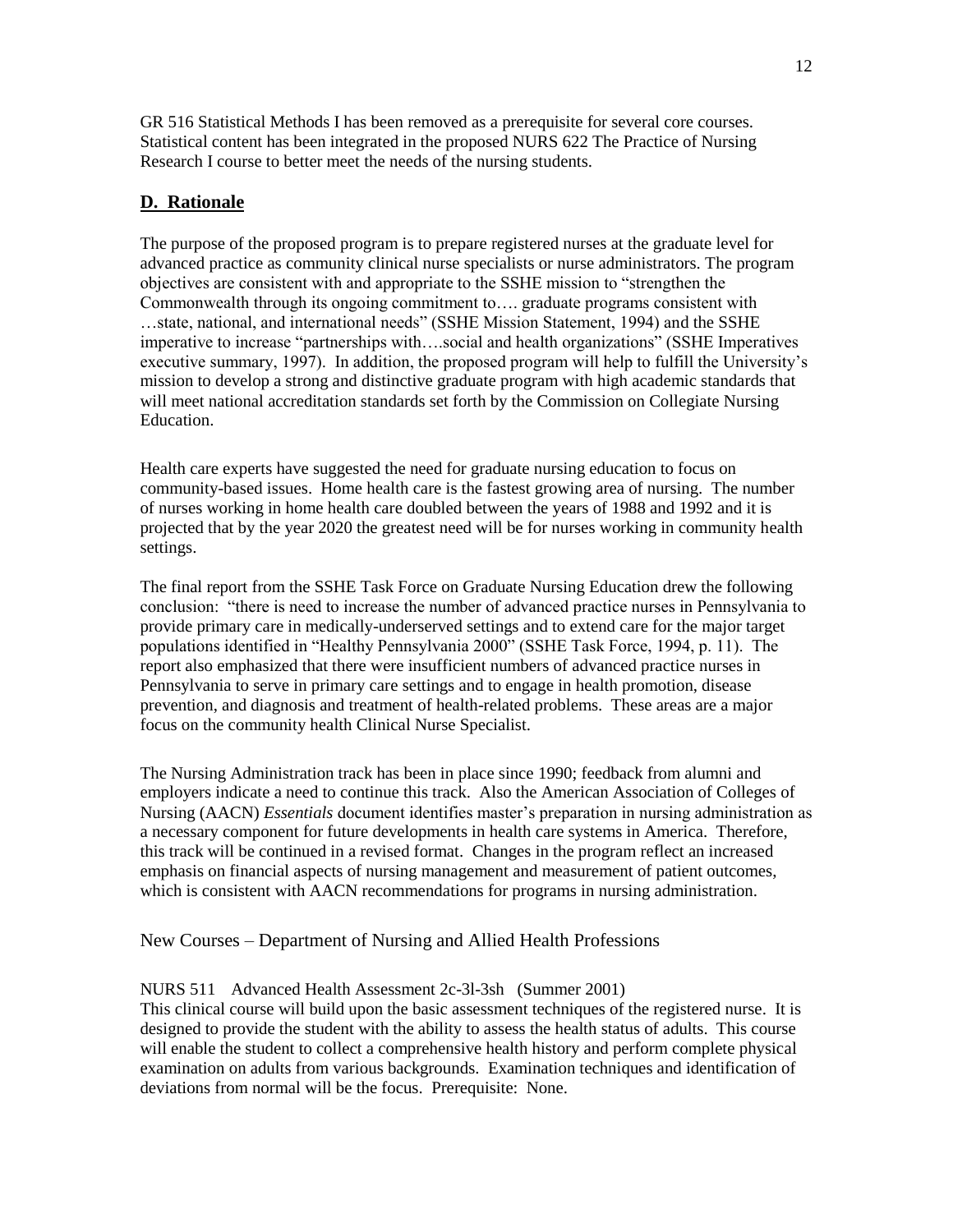Rationale: This is a required course in the community health Clinical Nurse Specialist track. It provides a foundation for the clinical courses, in which advanced assessment skills will be used.

### **NURS 555 Introduction to Nursing Informatics 3c-0l-3sh (Summer 2001)**

This is an introductory and overview course in the application of the disciplines of nursing science, computer science and information science in collecting, processing, and managing information to promote decision making in nursing. Prerequisite: None.

Rationale: In an era with rapid and advanced technology utilization in the health care setting, nurses must be prepared to address technological advances impacting the delivery of nursing care. This course helps students increase their knowledge of technology use and information tools. This new course will provide the student with the opportunity to explore the application of technological advances to enhance patient care, productivity, and communication in the health care arena. The course may be used as an elective in both tracks.

### **NURS 610 Health Promotion and Social Issues 3c-0l-3sh (Summer 2001)**

This course enhances the ability of the student to develop an understanding and appreciation of human diversity and social issues in health and illness. The focus will be on the analysis of the cultural and social issues affecting health including ethnicity, race, gender, age, and geographic locations. Students will compare health care norms and practices and develop solutions to health care problems. Prerequisites: None.

Rationale: This is a required core course for both tracks. It will act as an introduction to the subsequent community health nursing courses and will help to build a comprehensive knowledge base for students. The inclusion of this content helps student develop an understanding and appreciation of human diversity in health and illness and to assure the delivery of appropriate health care. Prerequisite: None.

#### **NURS 612 Pathophysiology for Advanced Practice Nursing 3c-0l-3sh (Summer 2001)**

This course will provide an advanced study of the basic mechanisms that explain organ/system function and dysfunction. Emphasis will be placed on pathologic processes underlying common health problems. The rationale for diagnostic studies and therapeutic interventions will be underscored. Systems to be examined include immune, cardiovascular, respiratory, gastrointestinal, renal and neurologic. Prerequisite: None.

Rationale: This is a required course in the community health Clinical Nurse Specialist (CNS) track. This course provides a foundation for the community health CNS students in understanding the pathological processes underlying common health problems, diagnostic studies and therapeutic interventions. Also, this course is recommended by the American Association of Colleges of Nursing (AACN) s a required course for programs offering clinical nurse specialist tracks in order to meet the current trends in advanced practice nursing.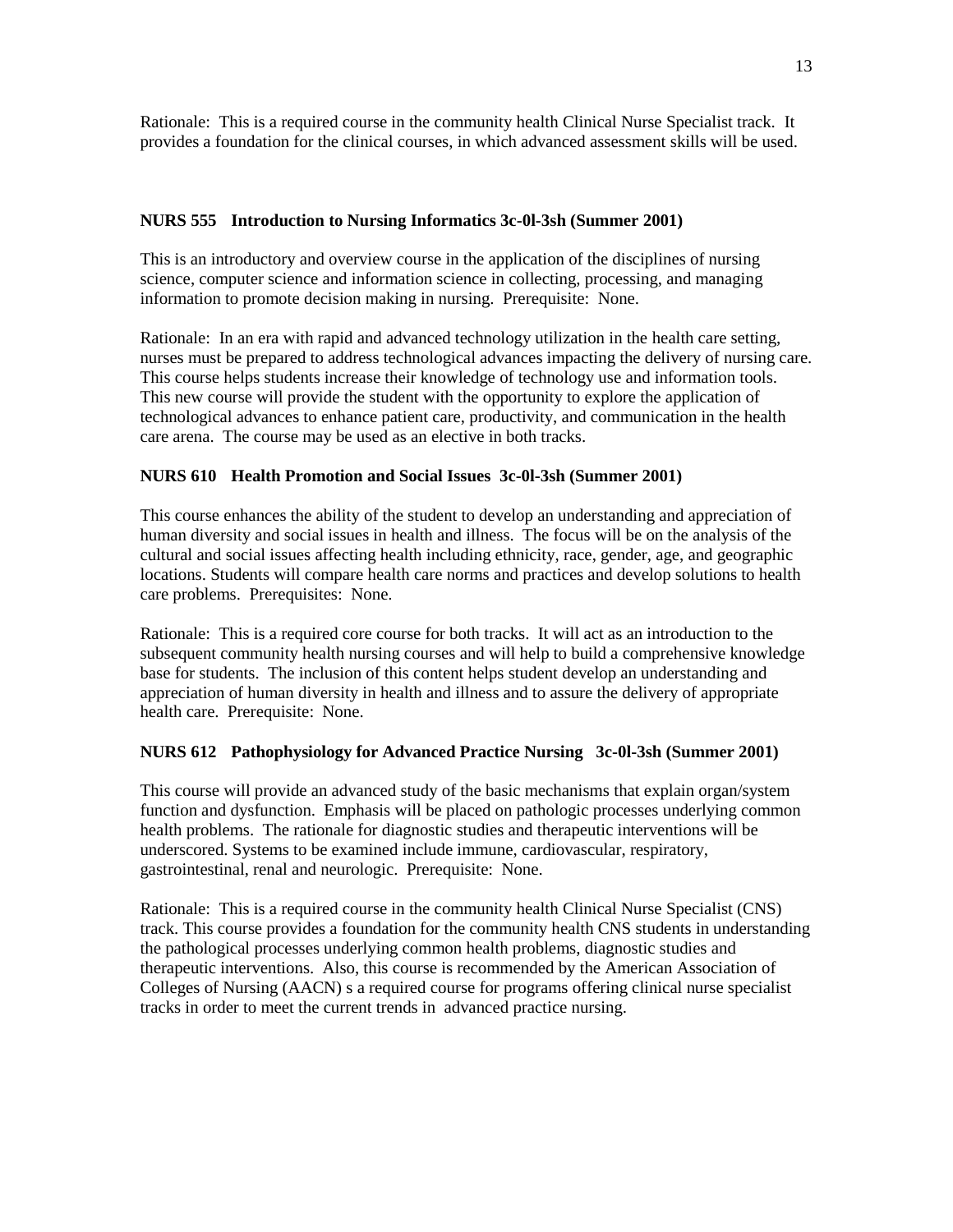### **NURS 613 Pharmacology for Advanced Practice Nursing 3c-0l-3sh (Summer 2001)**

The course will focus on principles of pharmacology and the application of drugs on specific disease states. Emphasis will be placed on the understanding of pharmacodynamics and pharmacokinetics and

the selection of specific drugs for certain clinical disorders. Prerequisite: None.

Rationale: This is a required course in the community health Clinical Nurse Specialist (CNS) track and provides a foundation for the responsibilities of the CNS in helping patients to be knowledgeable consumers of both prescribed and over-the-counter medications.

### **NURS 614 Health Care Organizations and Policy 3c-0l-3sh (Summer 2001)**

This course will provide an overview of the health care delivery system. Students will analyze federal and state regulatory processes/policies as they affect health services. The history, current status and future directions of health policies will be explored within their social, ethical, economic, and political contexts. The influence of nursing on policy development will be evaluated. Prerequisite: None.

Rationale: This is a required core course for both tracks. The purpose of this content is to prepare the graduate to provide quality cost-effective care, to participate in the design of accessible and high quality health care programs in a variety of health care systems, and to assume a leadership role in managing human, fiscal and scarce health care resources.

### **NURS 622 The Practice of Nursing Research I 3c-0l-3sh (Summer 2001)**

This course prepares the graduate nursing student to examine the conceptual, theoretical, and ethical contexts of nursing research. Concepts of statistical theory, measurement strategies, and data collection issues are presented, as they are applicable to clinical nursing research. Students will also investigate funding procedures for small clinical studies. Co requisite: NURS 620.

Rationale: This is a required core course for both tracks. As the first of two courses in the application of research to professional practice, it will provide the foundation in measurement strategies, statistical analysis, and data collection methods needed for students who will analyze and utilize research findings in administrative or clinical specialist roles.

### **NURS 623 The Practice of Nursing Research II 3c-0l-3sh (Summer 2001)**

This course prepares the graduate nursing student to become proficient in the application of research to nursing practice including evaluation of research studies, problem identification within clinical practice settings, development of practice protocols, and measurement of patient outcomes. Research findings will be studied as the basis for clinical and organizational decision making. Prerequisite: NURS 622 or equivalent.

Rationale: This is a required core course for both tracks. As the second of two courses in the application of research to professional practice, it provides the content essential for establishing protocols, promoting evidence-based practice, and evaluating patient outcomes that will be used by graduates in administrative or clinical specialist roles.

### **NURS 729 Nursing Administration 3c-0l-3sh (Summer 2001)**

Concepts and theories related to the management process are used to examine the roles and responsibilities of the nurse manager in health care organizations. The influences of environment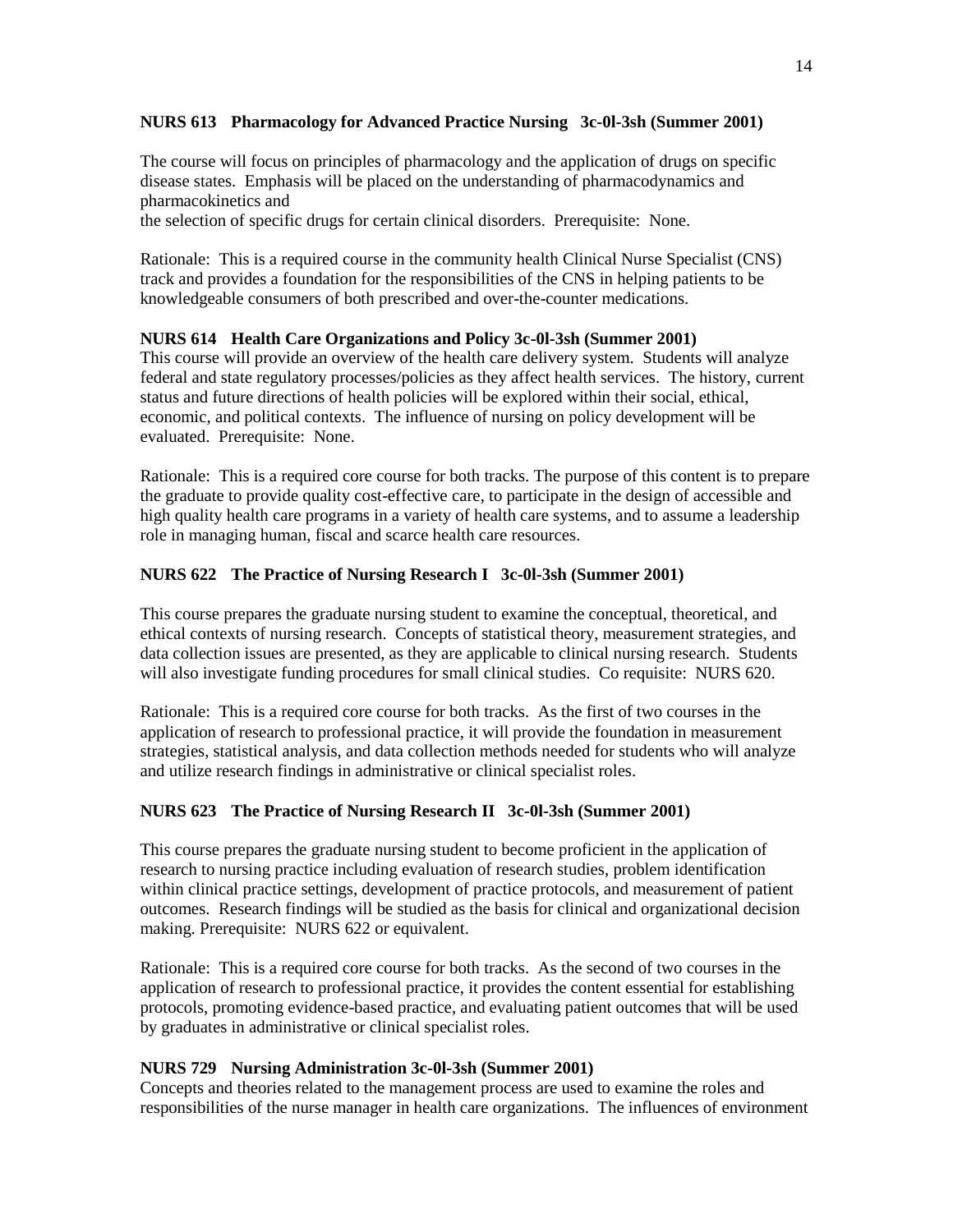and technology as well as issues and trends that impact on nursing management are explored. Prerequisites: NURS 614, NURS 619 and NURS 622.

Rationale: This course is required for students in the Nursing Administration track. It is one of four courses specifically selected and designed to prepare the nurse administrator. It provides essential content about the structure of health care organizations, strategic planning, and the process of change, focusing on how these influence and are influenced by the nurse administrator within a variety of health care systems.

### **NURS 730 Financial Management in Health Care 3c-0l-3sh (Summer 2001)**

This course will provide an overview of financial decision-making processes used by health care managers in a rapidly changing financial environment. Emphasis will be on assessing and developing financial plans and making financial decisions in a variety of health care settings. Prerequisite: NURS 619.

Rationale: This new course is one of four courses required of all students in the Nursing Administration track. The course provides the content related to financial management including budgeting, cost-benefit analysis, and interpretation of financial statements necessary to prepare the nurse administrator to work in a variety of health care delivery settings.

### **NURS 731 Nursing Administration Practicum 3c-9l-6sh (Summer 2001)**

The administrative role of the nurse manager is examined in class and clinical setting. Content focuses on evaluation and quality control within the nursing division. Current issues and problems of concern to nurse managers are addressed. The course consists of two hour seminars each week and a weekly 9 hour practicum. A mentor at a clinical site helps the student synthesize advanced practical knowledge in nursing management. Prerequisites: NURS 729 and NURS 730.

Rationale: This is a required course in the Nursing Administration track. It is the last of four courses focusing on issues related to leadership and management in health care settings. Seminar and clinical time will enable students to apply knowledge from the other core administration courses to practice settings. During their hours of clinical time, students will have the opportunity to assume, under a mentor's guidance, leadership roles in a health care delivery site.

#### **NURS 734 Concepts of Community Health Nursing 2c-3l-3sh (Summer 2001)**

This course provides an in-depth study of the requisite concepts and skills for community health nursing. Building on the understanding of individuals as clients, the students will now gain perspective on aggregates and communities as recipients of nursing care and the delivery sites of community health care. Included in the content will be epidemiological principles that are the foundation to clinical decision making in community health nursing practice. The relevance of nursing research to community health nursing practice will also be discussed. The course will also provide an opportunity to advance health and social policies as they relate to community health care. Prerequisites: NURS 511, NURS 612 and NURS 620. Co requisites: NURS 610, NURS 613.

Rationale: This is a required course in the community health Clinical Nurse Specialist (CNS) track. It is the first of three sequential courses in community health nursing. It will act as an introduction to the other subsequent community health nursing courses and will allow students to utilize knowledge from the prerequisite courses to build a comprehensive knowledge base about community health nursing. Students will have in-depth study of requisite concepts and skills for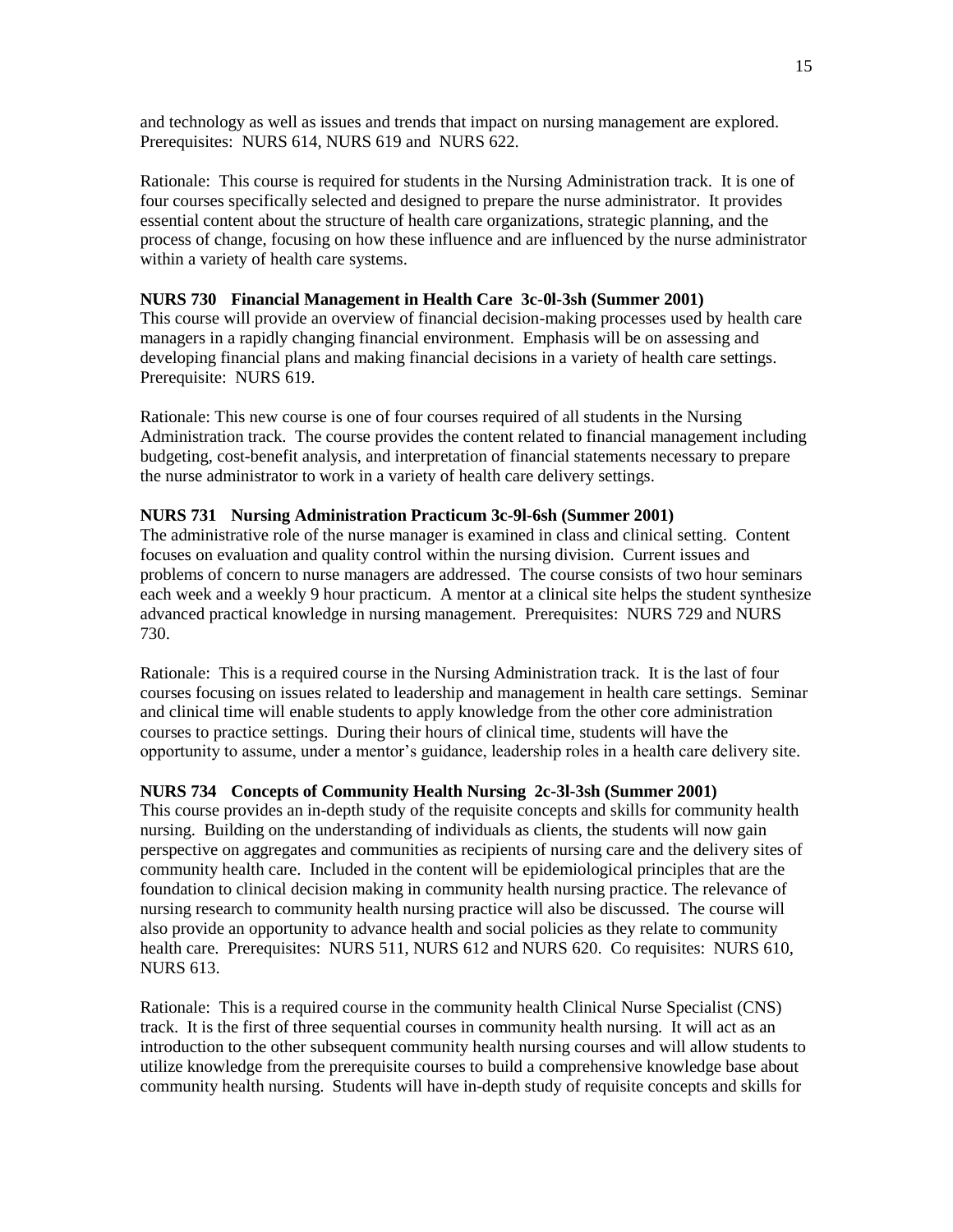community health nursing while gaining a perspective on aggregates and communities as recipients of nursing care.

### **NURS 735 Aggregates in the Community 2c-3l-3sh (Summer 2001)**

This course provides the family and community theory to support nursing care for families, aggregates and select communities through primary, secondary and tertiary health prevention. Clinical/laboratory component provides opportunity to utilize advanced nursing skills when providing care for families, groups, and communities. Prerequisite: NURS 734. Co requisite: NURS 622.

Rationale: This is a required course in the community health Clinical Nurse Specialist (CNS) track. It is the second of three sequential courses in community health nursing. This course will allow students to utilize knowledge from the Concepts of Community Health course and continue to build a comprehensive knowledge base about the topic for these students. Students will have in-depth study of requisite concepts and skills related to aggregates in the community. This course provides the family and community theory to support nursing care for families, aggregates and select communities through primary, secondary, and tertiary health prevention.

### **NURS 736 Leadership in Community Health Nursing 3c-9l-6sh (Summer 2001)**

This course provides an opportunity for students to assume leadership roles in the assessment, planning, development, coordination, and evaluation of health care programs for individuals, families, groups, and communities. Clinical/laboratory component provides students with the opportunity to plan and coordinate community health programs. Students will formulate research questions regarding the care of families, groups, and the community. Prerequisite: NURS 735. Co requisite: NURS 614.

Rationale: This is a required course in the community health Clinical Nurse Specialist (CNS) track. It is the last of three sequential courses in community health nursing. This course will allow students to utilize knowledge from the other two Community Health Nursing courses (NURS 734 and NURS 735) and develop leadership skills in this area. Students will have the opportunity to assume leadership roles in the assessment, planning, development, coordination, and evaluation of health care programs for individuals, families, groups and communities in the clinical setting.

# **Course Revisions – Department of Nursing and Allied Health Professions**

### **NURS 619 Leadership Strategies for Nursing (Minor revision; Start Summer 2001)**

Current Catalog Description: Characteristics and qualities of leadership in professional nursing. Effective leadership strategies for the nurse educator, administrator, and practitioner.

Proposed Catalog Description: This course will provide an overview of the characteristics and quality of leadership in professional nurses. This course will focus on analyzing and synthesizing leadership and management concepts, modules and theories. Effective leadership strategies for the nurse administrator and practitioners will be explored. Prerequisite: None.

Rationale: This course is required for students in the Nursing Administration track. It is one of four courses specifically selected and designed to prepare the nurse administrator. Consistent with the AACN *Essentials* document the faculty are proposing this revision in order to address current and future trends in advanced practice nursing, and to update course content.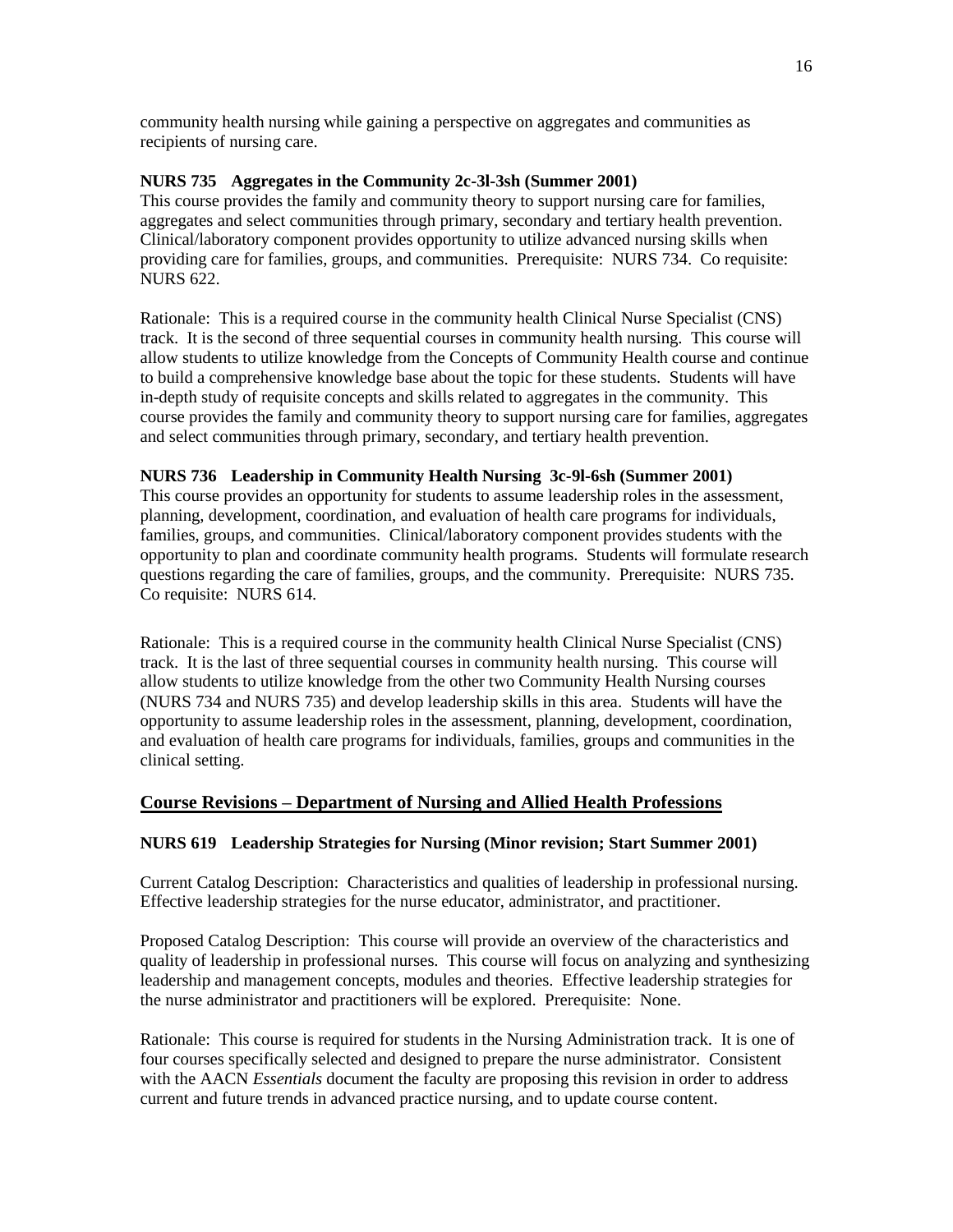# **NURS 620 Theoretical Foundations of Nursing (Minor revision; Start Summer 2001)**

Current Catalog Description: Contemporary theories of nursing, concept formulation, fundamental theory development, and application to nursing practice.

Proposed Catalog Description: This course will focus on the critique, evaluation, and utilization of nursing and related theories for nursing practice. Students will be expected to analyze the appropriateness of theories for utilization in practice and research. Prerequisite: None.

Rationale: The course is required as part of the core for both tracks. The exploration of theories drawn from nursing and other disciplines provides a basis for course work in the program. Consistent with AACN *Essentials* document the faculty are proposing this revision in order to address current and future trends in advanced practice nursing, and to update course content.

### **NURS 725 Teaching Strategies for Nursing Curricula (Minor revision: Start Summer 2001**)

Current Catalog Description: Theories of learning, instructional modalities, teaching strategies,

and methods of evaluation as pertaining to nursing education in the classroom setting.

Proposed Catalog Description: This course is designed to explore and analyze theories of learning, instructional modalities, teaching strategies, and evaluation methods pertaining to nursing education in the classroom and clinical practice settings. Prerequisite: None.

Rationale: As an elective, this course provides theory, strategies, and methods useful for students who are considering a role as a nurse educator.

# **Course Deletions – Department of Nursing and Allied Health Professions (Start Date: Fall 2002)**

# **NU 615 Advanced Nursing Research**

Rationale: Consistent with the AACN *Essentials* document and due to rapid change in the health care system, the content of this course no longer addresses the needs of the future advanced practice nurse. Elements of this course will now be included in NURS 622 The Practice of Nursing Research I and NURS 623 The Practice of Nursing Research II.

# **NU 617 Issues in Health Care**

Rationale: Consistent with the AACN *Essentials* document and due to rapid change in the health care system, the content of this course no longer addresses the needs of the future advanced practice nurse. Elements of this course will now be included in NURS 610 Health Promotion and Social Issues and NURS 614 Health Care Organizations and Policy.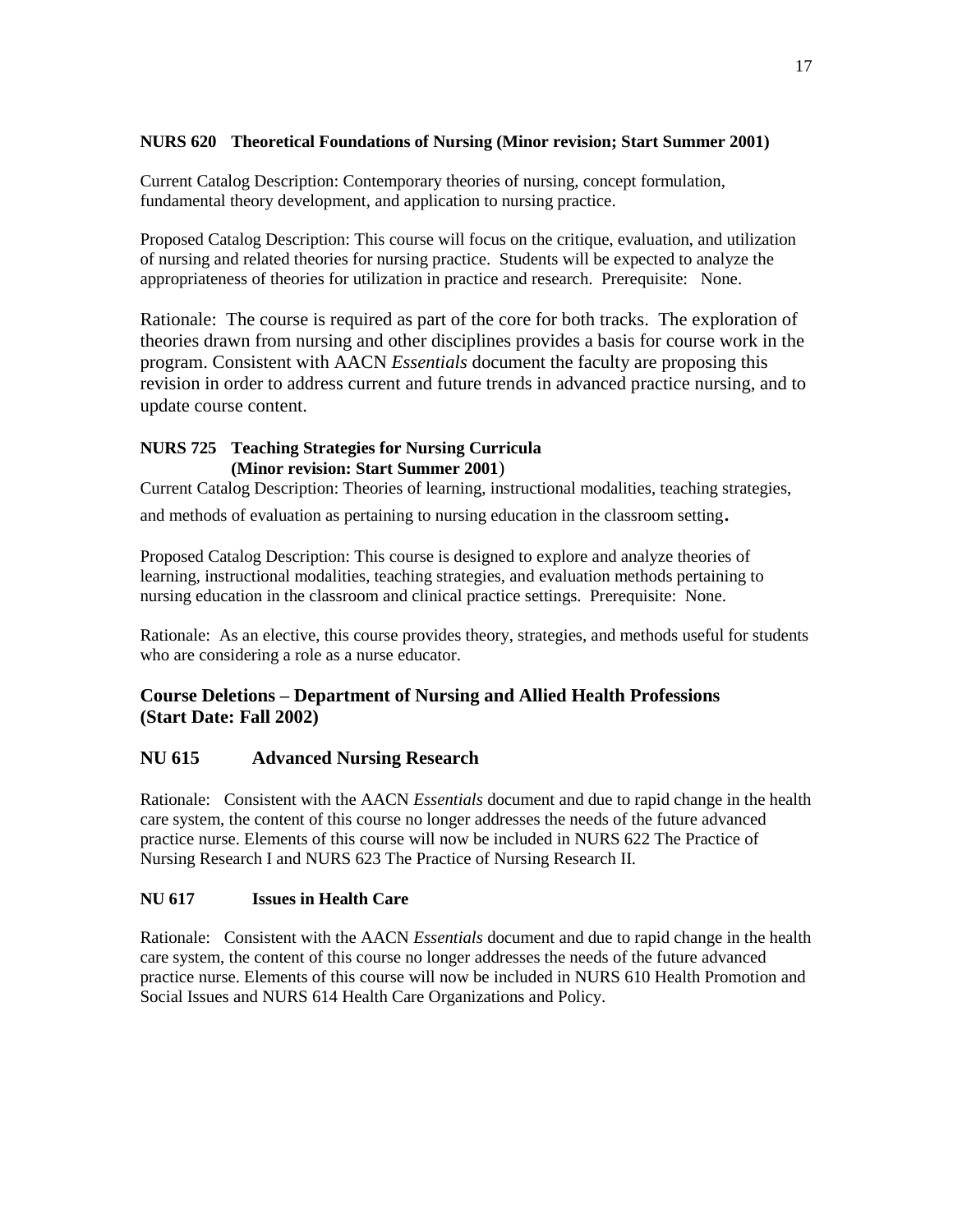### **NU 618 Professional Role Development**

Rationale: Consistent with the AACN *Essentials* document and due to rapid change in the health care system, the content of this course no longer addresses the needs of the future advanced practice nurse. Elements of this course will now be included in NURS 610 Health Promotion and Social Issues and NURS 614 Health Care Organizations and Policy**.**

# **NU 621 Nursing Inquiry**

Rationale: The content of this course did not adequately reflect the content recommended by the AACN *Essentials* document. Two new research courses, NURS 622 The Practice of Nursing Research I and NURS 623 The Practice of Nursing Research II provide the content recommended by AACN as essential for a master's prepared nurse.

# **NU 640 Dynamics of Health in the Adult**

Rationale: Course deleted from curriculum with the proposal of the new clinical nurse specialist track. This new track more effectively meets the needs of the changing health care system and students.

# **NU 641 Nursing Management of Adults Under Stress**

Rationale: Course deleted from curriculum with the proposal of the new clinical nurse specialist track.

This new track more effectively meets the needs of the changing health care system and students.

# **NU 724 Curriculum Development for Nursing**

Rationale: The Education Track, which includes this course, will be deleted in the new curriculum. The new track prepares clinical nurse specialists in Community Health, which more effectively meets the needs of the changing health care system and students.

# **NU 726 Clinical Instruction in Nursing**

Rationale: The Education Track, which includes this course, will be deleted in the new curriculum. The new track prepares clinical nurse specialists in Community Health, which more effectively meets the needs of the changing health care system and students.

# **NU 727 Principles of Nursing Management**

Rationale: This required course in the Administration track has been replaced by other courses, with a change in focus, in the proposed curriculum.

# **NU 728 Administration of Nursing Services**

Rationale: This required course in the Administration track has been replaced by other courses, with a change in focus, in the proposed curriculum.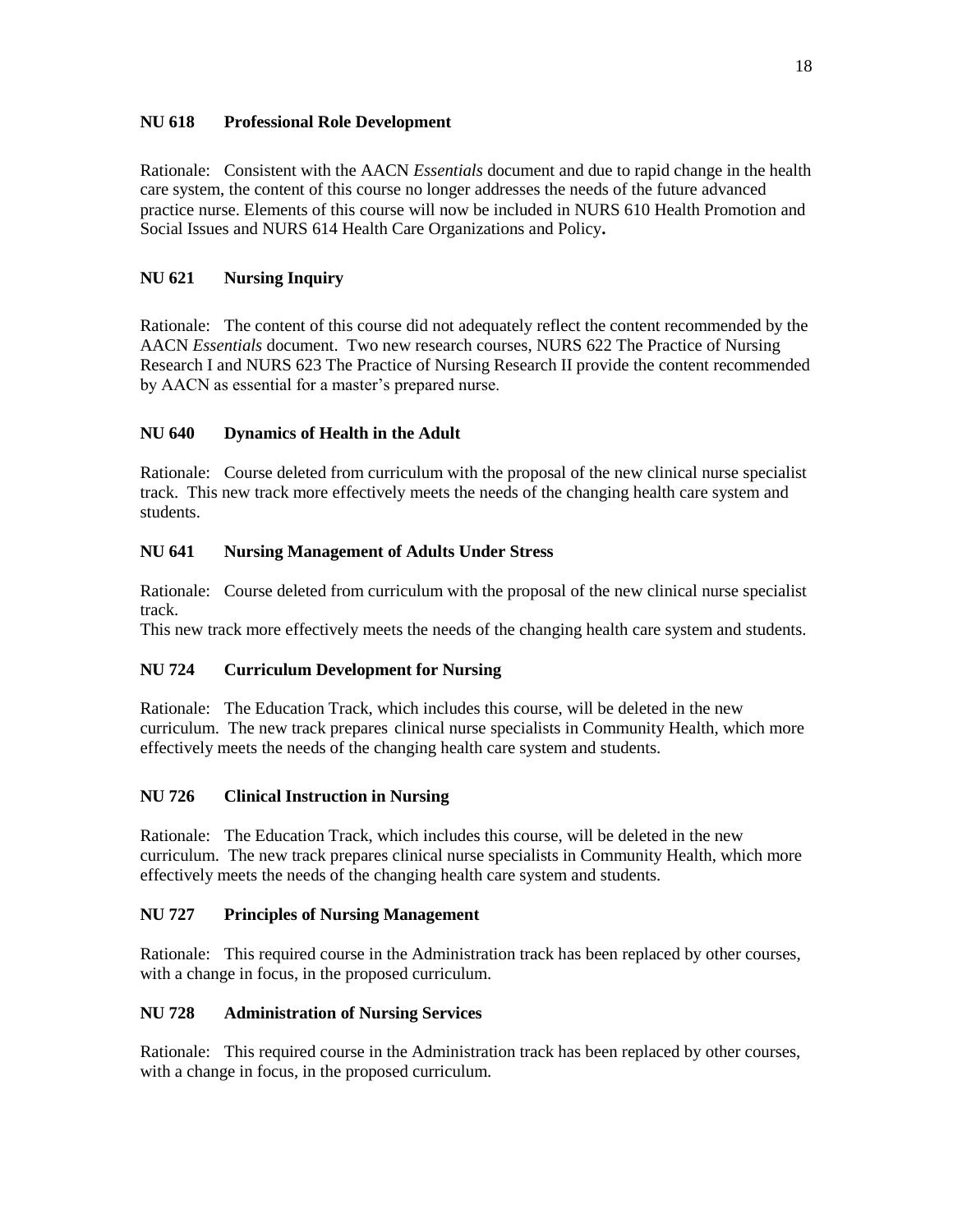### **NU 740 Administration Practicum**

Rationale: This required course in the Administration track has been replaced by other courses, with a change in focus, in the proposed curriculum.

### **NU 741 Education Practicum**

Rationale: The Education Track, which includes this course, will be deleted in the new curriculum. The new track prepares clinical nurse specialists in Community Health, which more effectively meets the needs of the changing health care system and students.

# **NU 742 Adult Health Nursing Practicum**

Rationale: Course deleted from curriculum with the proposal of the new clinical nurse specialist track. This new track more effectively meets the needs of the changing health care system and students.

### **Resource Implications**

The curriculum revision does not require any additional resources. Current resources are sufficient to meet the needs of the department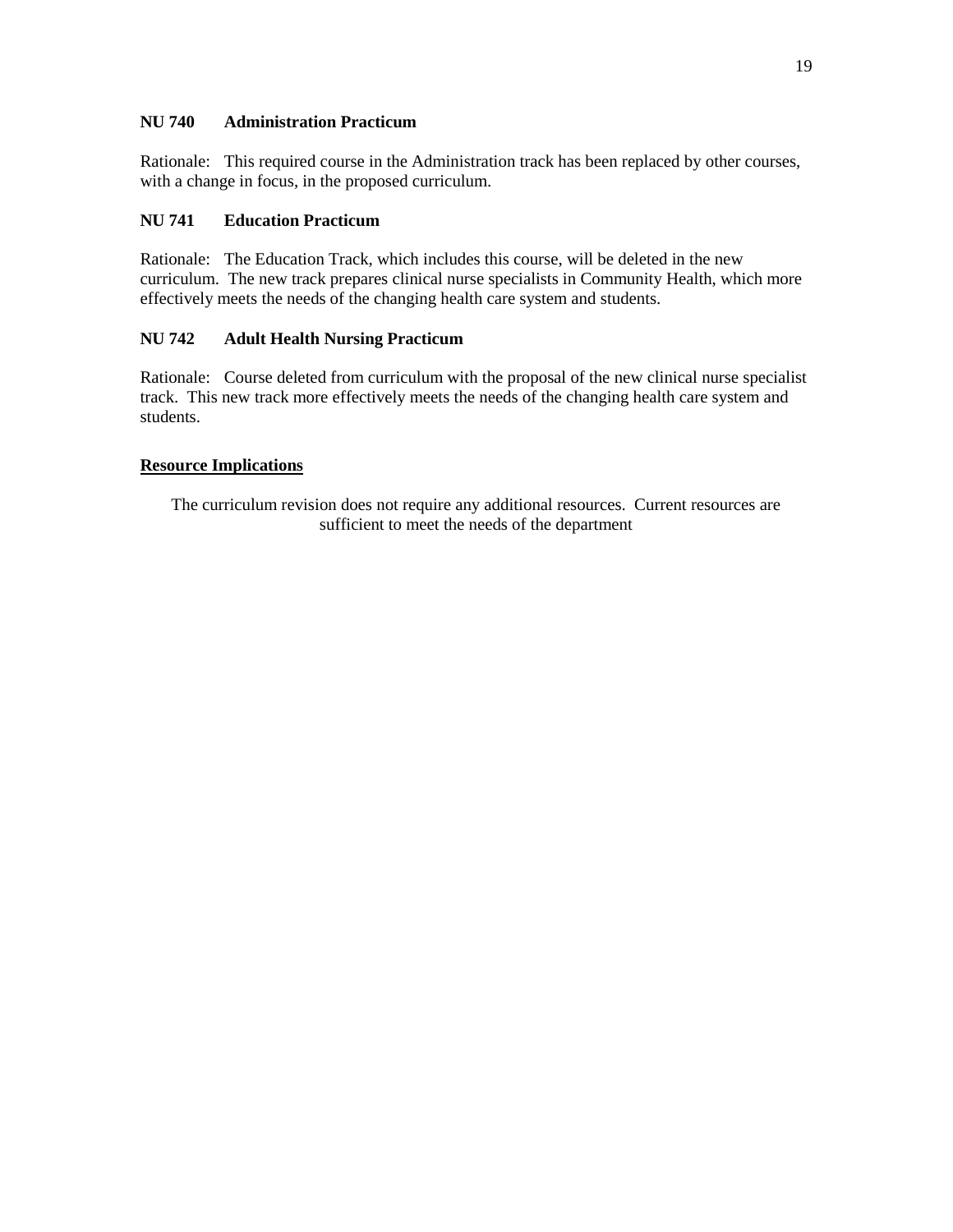# *APPENDIX B-ACADEMIC COMMITTEE (Chairperson Andrew)*

# **FOR SENATE ACTION:** *(Passed)*

**This is a revised version of the Three-Step Process for Teacher Education with changes necessitated by the passage of 22-PA-Chapter 354 and its publication on October 7, 2000**

# **Revised/Edited 10-15-00 Following Senate Academic Policy Committee Review (02/17/2010 3:29 PM)**

# **The Three-Step Process for Teacher Education**

# **Rationale**:

A major revision of the policy governing teacher education provides an opportunity to rethink evolutionary changes that have taken place since the policy's inception and also allows for the incorporation of emerging influential practices as well as changes in state and national certification requirements and standards.

As this policy change was developed, it was done with reflection on the following goals:

- 1. Outline the overarching sequence of events and general requirements for teacher education candidates including IUP Liberal Studies requirements.
- 2. Improve the quality of teacher education and be in compliance with Pennsylvania Department of Education Certification Standards.
- 3. Maintain the reputation that IUP teacher education candidates are competitive not only within the state but the nation.
- 4. Provide for student access in completing the mandated PRAXIS I & II exams.
- 5. Provide candidates with opportunities for earlier experiences in education courses. [Research shows many students are more likely to be successful in their chosen program of study if early opportunities exist for them to feel a part of the program of study. This leads to increased likelihood of student retention.]
- 6. Simplify the process for students by requiring 3 steps instead of 4.

# Summary of Changes in the Proposed Three-Step Process in Comparison to the Current Four-Step Process

The Teacher Education Coordinators Council of the IUP Academy for Teacher Preparation worked for more than 2 years to revise the current "Four-Step Process for Teacher Certification" which governs candidate completion of the teacher preparation program at IUP to a "Three-Step Process." The proposed revision is not a departure from the fundamental concept of the "Four-Step Process," but represents a revision of detail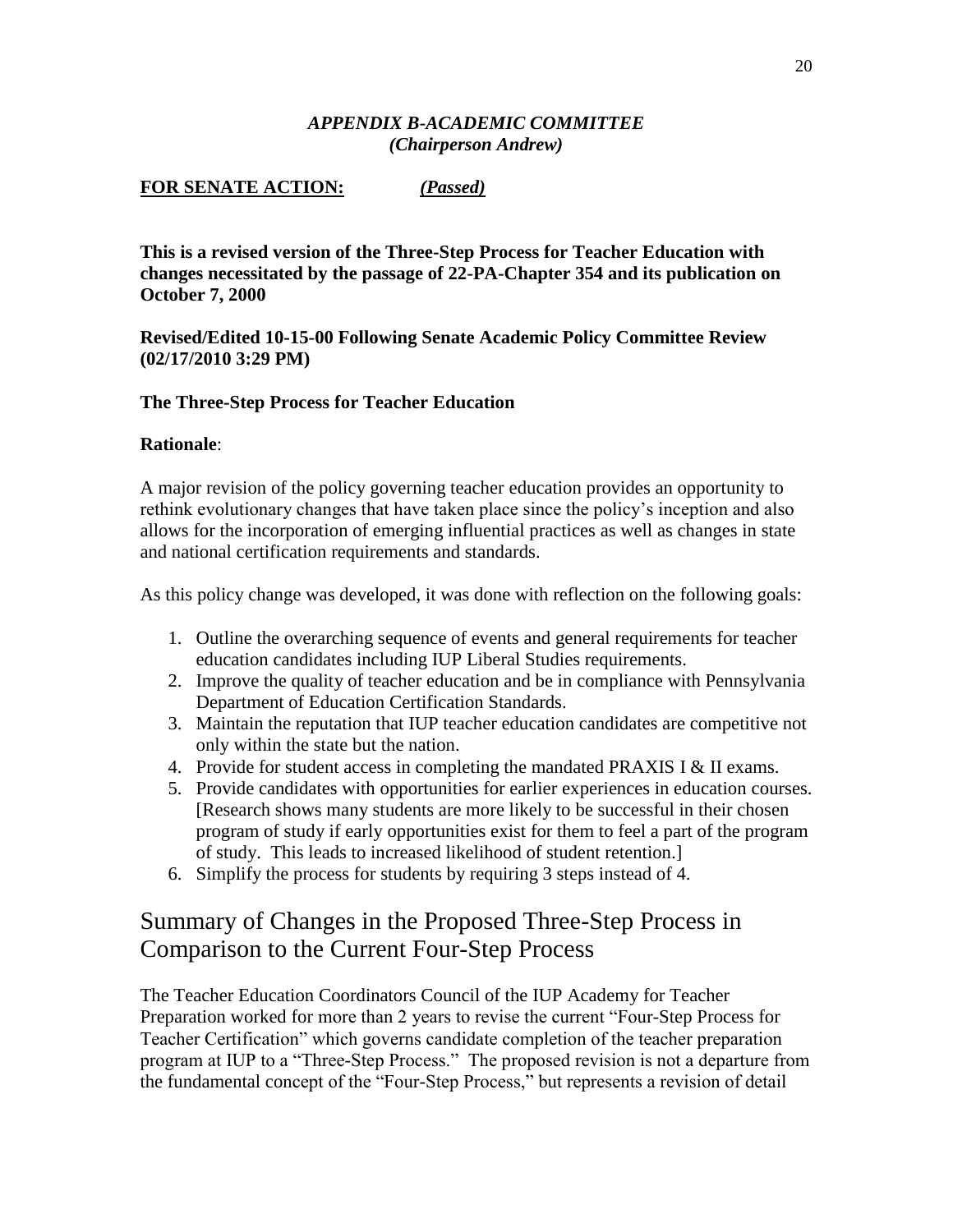within a consistent philosophy. The proposed changes that have evolved are influenced by several factors:

- The current policy is more than 10 years old.
- The ability and need to track some of the information required by the policy have changed.
- The regulations governing Pennsylvania Teacher Certification have changed and additional changes are imminent were published on October 7, 2000 as 22 PA Code Chapter 354. This new set of state requirements mandates a number of specific changes when students apply for admission to be an official part of the teacher education program and what academic requirements and qualifications they must present. These requirements also change what is expected for program completion to be eligible for state certification as a professional educator. According to the Pennsylvania Department of Education these changes are implemented immediately on a phased in basis and supercede the university catalogues under which students were admitted to the university.
- Accrediting agencies, including the National Council for Accreditation of Teacher Education (NCATE), have changed their standards.
- The Pennsylvania Department of Education program approval process has changed and will under go more changes in the very near future. and is being implemented immediately.
- 1. The Pennsylvania State Board of Education will shortly make changes in the has made changes in Teacher Education Approval Standards under Chapter 354.
	- a. The minimum grade point average will most likely be raised incrementally to a 3.0 instead of the current 2.5. Students being admitted to teacher education programs during the spring of 2001 should have a 2.6 QPA. During the academic year 2001-2002 students being admitted to teacher education must have a 2.6 QPA and will be allowed to complete the program with a 2.6 QPA. During 2002-2003 the requirement for admission and exit is 2.8 QPA and during 2003-2004 the requirement is 3.0 QPA.
	- b. The PRAXIS I exams will be required for entrance into any PA Teacher Preparation Program. The PRAXIS I exams include separate tests measuring professional level basic skill competence in:
		- Writing
		- Reading
		- Math
		- Listening

These tests will be required in addition to the currently required PRAXIS II exams that include:

- Principles of Learning either K-6 or 7-12
- Subject area specific test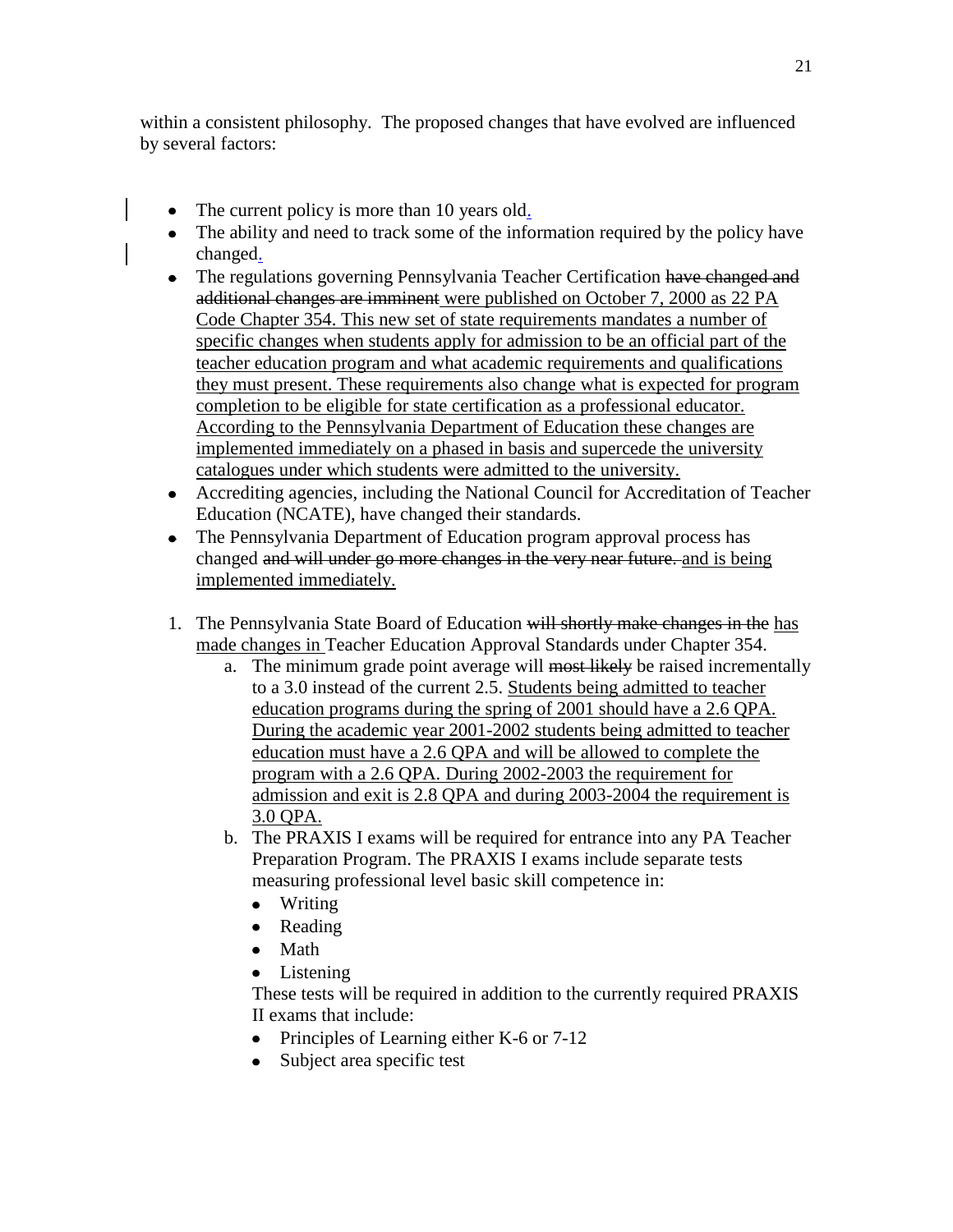- In addition, all education majors who have either K-12 Certification or K-6 Certification will need to take the new Elementary School Content Knowledge test.
- c. Candidates will not be permitted formal admission to the PA Teacher Preparation Programs until 45 48 credits or approximately 3 semesters of college level work have been completed. The current stipulation is completion of 29 credits or approximately 2 semesters.
- d. Candidates must have completed 6 semester hours of English composition and

literature and 6 semester hours of college level mathematics to be formally admitted to teacher education.

- 2. Accreditation agencies including NCATE and PDE are now requiring portfolios for each teacher candidate; therefore this requirement has been added.
- 3. Criminal Record Checks (Act 34) and Child Abuse Clearances (Act 151) are now required by all school districts for candidates participating in field experiences and are valid for a maximum of one year. When the Four-Step Process was originally developed, one clearance for Act 34 was required, and it was good for the entire collegiate career of the student. Since then it has become mandated that Act 34 and Act 151 clearances be acquired annually.
- 4. The Federal HEA Title II Legislation of 1998 now mandates each state to gather comparison reporting information on each teacher preparation institution in the state. A primary data set for this comparison is candidate performance on the PRAXIS exams, formally known as the "National Teachers Exams." This data will be public information and will show rank order of all institutions in the state. After the information is forwarded to the U.S. Government, it will be published in rank order for the nation. Federal funding to institutions for teacher preparation will be determined by the performance of candidates on these exams. The program completers will comprise the population used for this comparison. Therefore, we are proposing that all PRAXIS exams be passed with the current state qualifying score before a student is eligible for student teaching. This will ensure that all our program completers will have scored sufficiently high on the exams to meet the state minimum standards and they will be the only ones to appear in the data gathering that will subsequently be used to rank and evaluate the IUP Teacher Preparation Program.
- 5. The Communications Media Department has agreed to eliminate the prerequisite of (EP 202/EDSP 102) for taking (CM 301/COMM 1xx). In the Four-Step Process it was a prerequisite.
- 6. The Educational School Psychology Department has agreed to eliminate the prerequisite of PSYC 101 before taking (EP 202/EDSP 102). This was a stipulated prerequisite in the current Four Step Process. However, education majors still will take PSYC 101, just not as a prerequisite to (EP 202/EDSP 102).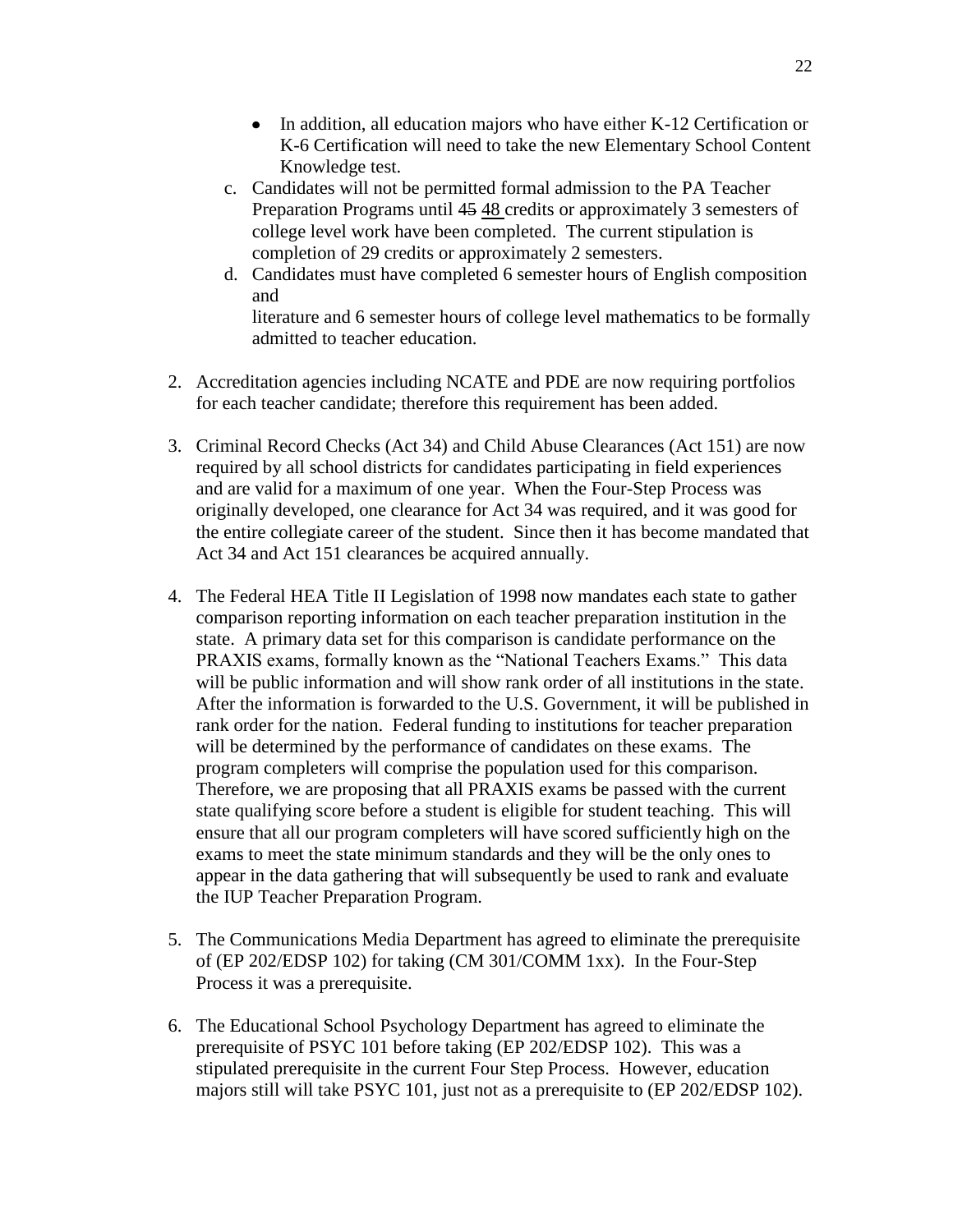- *7. Teacher Education students will be required to take (CM 301/COMM 1xx), (EDSP 102), and (FE 202/FDED 1xx) prior to formal admission to the IUP Teacher Certification Program. Under the current Four-Step Process, these courses were to be taken after being admitted to Step One of Teacher Certification.*
- 8. The major change from the Four Step Process to the Three Step Process is the elimination of one step. We are in effect eliminating the current Junior Standing Step. After a student is admitted to the Teacher Certification Program in step one, he/she will continue to complete all requirements specified, and the next "check" will occur in conjunction with clearance for Student Teaching. If all requirements are met, the candidate will be eligible to student teach.

Note: The following course numbers will need to be changed to a lower number when they move to the freshman year:

- (FE 202/FDED 202) will be changed to: FDED 1xx
- (EP 202/EDSP202) will be has been changed to: EDSP  $102$ [approved IUP Senate 11/7/00]
- (CM301/COMM 301) will be changed to COMM 1xx These changes are under current consideration.

### Resource Issues:

1. Moving required courses such as COMM 301, EDSP 202 and FDED 202 to the

freshman level may impact the number of seats that will need to be available. There are many more freshman than sophomores, juniors or seniors.

2. Moving required courses such as COMM 301, EDSP 202 and FDED 202 to the

freshman level would necessitate offering some of these courses at the branch

campuses. This may be a resource issue.

# **Summary of Changes from 4 Step Process to 3 Step Process**

|                | <b>4 Step Process</b>                     | <b>Proposed Revised 3 Step Process</b>      |
|----------------|-------------------------------------------|---------------------------------------------|
|                | QPA 2.5                                   | QPA for entrance and exit is 2.6 for 2001-  |
|                |                                           | 2002; 2.8 for 2002-2003; 3.0 for 2003-2004. |
|                |                                           | Probably moving incrementally to 3.0 QPA    |
| 2              | Act 34 Clearances – once                  | Act 34 & 151 Clearances annually            |
| 3              | Step I: EDSP 202, FDED 202, COMM 301      | Pre-Step I: EDSP 102, FDED (1xx), COMM      |
|                |                                           | (1xx)                                       |
| $\overline{4}$ | No required exam for admission to Teacher | PRAXIS I exams required by state for        |
|                | <b>Certification Program</b>              | admission to Teacher Certification Program  |
| $5^{\circ}$    | Admission to Step I Teacher Certification | Admission to Step 1 Teacher Certification   |
|                | after a minimum of 29 credits earned      | after a minimum of 45–48 credits earned     |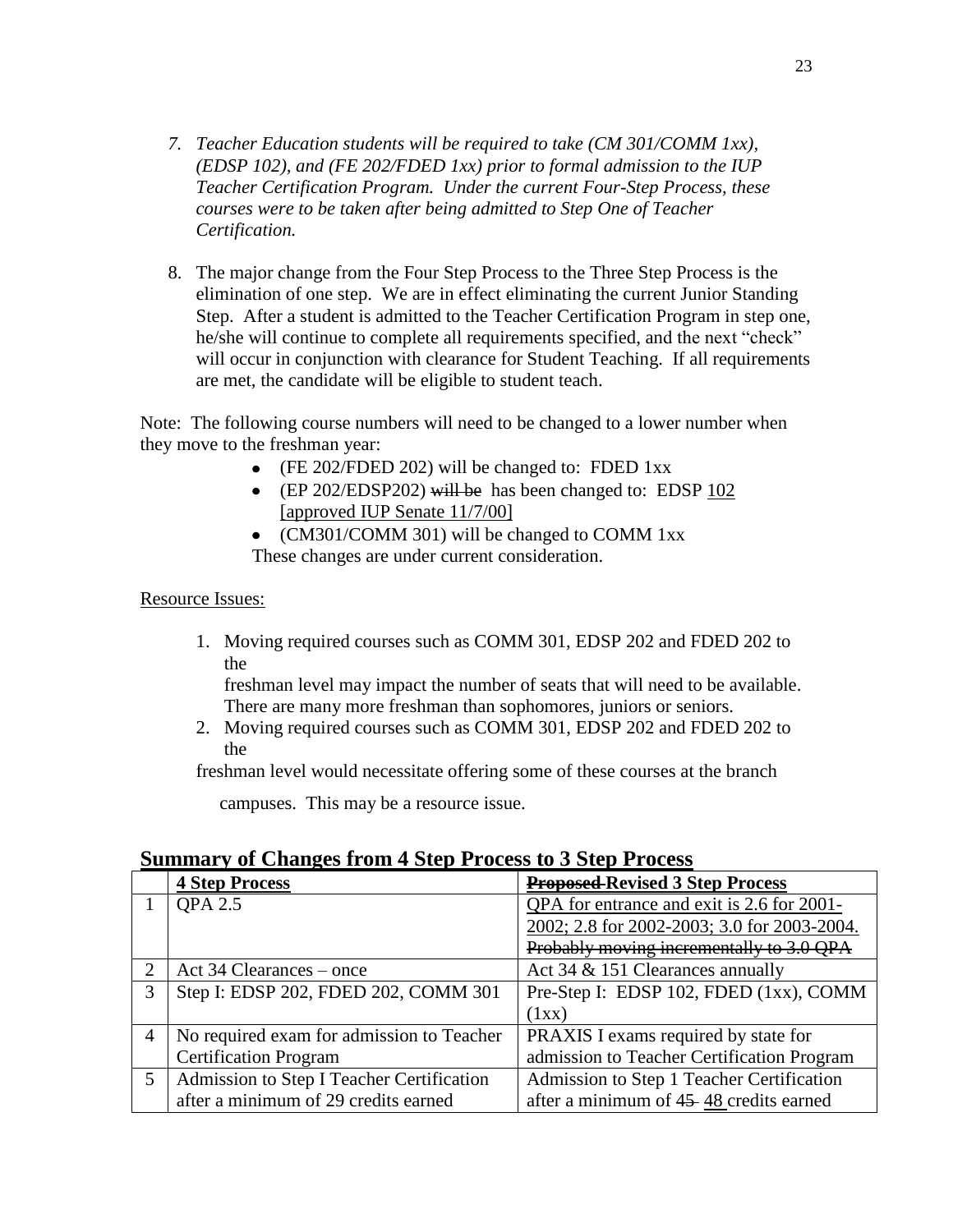| 6  | Step $II$ – Junior Standing is part of Four | No Junior Standing – results in reduction to |
|----|---------------------------------------------|----------------------------------------------|
|    | <b>Step Process</b>                         | Three Step Process                           |
|    | No portfolio requirement                    | Portfolio required and checked at each step  |
| 8  | PRAXIS II exams passed with PDE -           | PRAXIS II and other designated exams         |
|    | established scores before recommendation    | passed with PDE - established scores before  |
|    | for Teacher Licensure                       | recommendation for student teaching          |
| 9  | EDSP 202 is a prerequisite for COMM 301     | Prerequisite for COMM 301 eliminated         |
| 10 | PSYC 101 is a prerequisite for EDSP 102     | Prerequisite for EDSP 102 is eliminated, but |
|    |                                             | students still take PSYC 101                 |
| 11 | <b>Liberal Studies Math and English</b>     | For admission to Teacher Certification, PDE  |
|    | Requirements                                | now requires 6 credits of English            |
|    |                                             | composition and literature and 6 credits of  |
|    |                                             | college level math                           |

# Policy:

# **IUP TEACHER EDUCATION A Three-Step Process For Students Matriculating September 2001 and Thereafter**

To insure that students in IUP Teacher Preparation programs are progressively developing the necessary knowledge, skills, and dispositions to become a teacher, there is an evaluation and advisement of each candidate at each of three stages. Student progression to the next step is predicated on a positive recommendation by the program coordinator and academic advisor. As a result, there is an evaluation and advisement of each candidate at each of three steps.

When students are admitted to the university and declare an intent to pursue the teacher certification program, they will be given a program code that designates that intention, but at that point they will not be fully admitted to the teacher certification program.

**Initial Requirements** that must be met by candidates prior to being formally admitted to the IUP Teacher Certification Program:

- Complete a minimum of 45–48 credits of university work and establish a minimum QPA of 2.5 or as revised/required by Chapter 354 of Pennsylvania Education Code. 2.6 for 2001-2002, 2.8 for 2002-2003, 3.0 for 2003-2004.
- (CM 301/COMM 1xx) Technology for Teaching and Learning with a grade of "C" or better.
- (FE 202/FDED 1xx) Introduction to American Education with a grade of "C" or better.
- (EDSP 102) Educational Psychology with a grade of "C" or better.
- Schedule and pass the PRAXIS I exams or other entrance exams as required/revised by Chapter 354 of the Pennsylvania Education Code.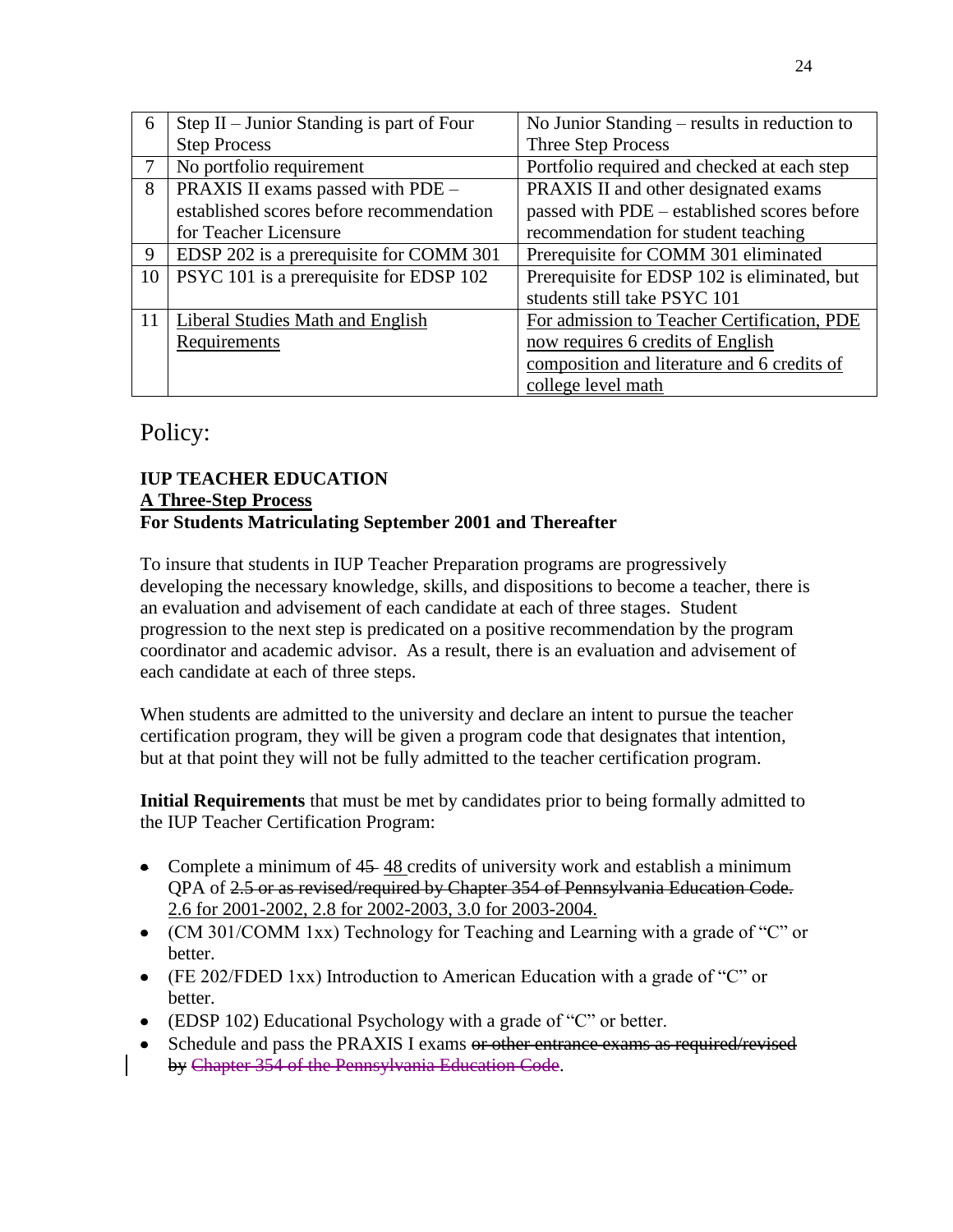- Have completed and passed with a grade of "C" or better six semesters hours of college level mathematics.
- Have completed and passed with a grade of "C" or better six semesters hours of English composition and literature.
- Begin to develop a professional portfolio based on the requirements and expectations of the program department.

# *Step 1. Admission to Teacher Certification Program*

# **Procedure**

During the student's third semester at IUP, candidates must file an application and personal goals essay with the major academic advisor. The advisor or departmental program coordinator will review, and recommend approval or denial and forward the application to the Office of the Associate Dean for Teacher Education, College of Education and Educational Technology. Applications will be reviewed immediately after posting of semester grades.

Transfer students from either within the University or from another institution and Postbaccalaureate students will have their transcripts individually reviewed by the associate Dean for Teacher Education and the coordinator of the selected certification program to determine a specific, sequenced program of study that will be in concert with the program and sequence of other applicants, but to the extent possible, reflective of their previously earned courses and completed experiences.

# **Requirements**

- A. Completion of at least 45 48 semester hours with a minimum grade point average of 2.6 in 2001-2002, 2.8 in 2002-2003, and 3.0 in 2003-2004 as required/revised by Chapter 354 of the Pennsylvania Education Code. Transfer students, second degree – first certification and second certification with sufficient semester hours (45 48 ) must complete one semester (12 s.h. minimum) at IUP to establish a QPA.
- B. Completion of (CM 301/COMM 1xx) with a grade of "C" or better.
- C. Completion of (FE 202/FDED 1xx) with a grade of "C" or better.
- D. Completion of (EP 202/EPSP 1xx EDSP 102) with a grade of "C" or better.
- E. Completion of (EN 101/ENGL 101) and the IUP Liberal Studies requirement in "Humanities Literature (ENGL 121 or FNGL 121") with a grade of "C" or better.
- F. Completion of six semester hours of college level mathematics with a grade of "C" or better.
- G. An affirmative recommendation from the major academic adviser.
- H. Completion of initial speech/hearing screening test.
- I. Clearance on TB testing.
- J. Attainment of a satisfactory score on the four components of PRAXIS I exams, (Writing, Math, Reading, Listening) to be scheduled by the student and taken no later than the end of the second semester at IUP. The PRAXIS I exams may be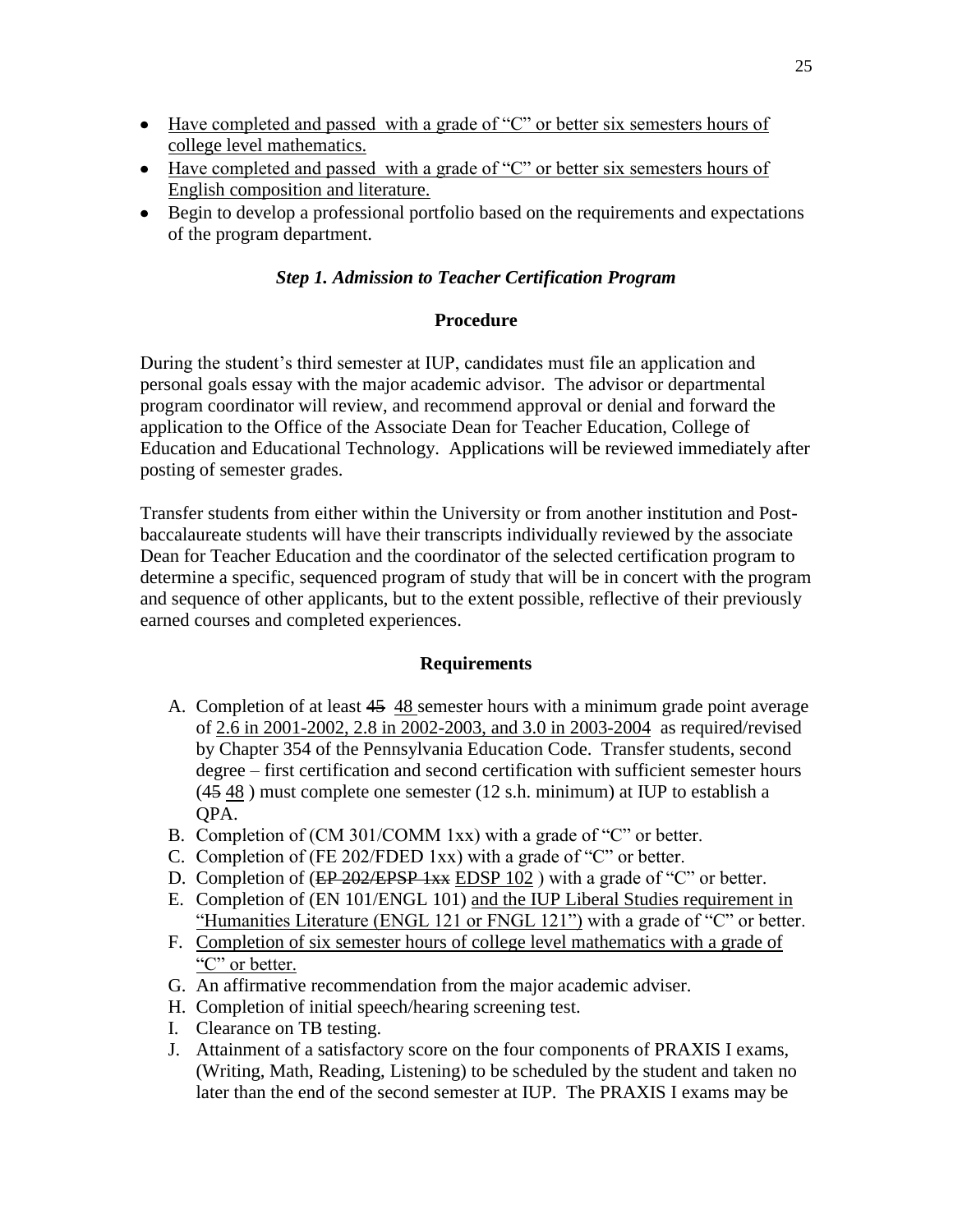taken a maximum of 2 times before the student is ineligible for admission to IUP Teacher Certification Programs. The writing section of the PRAXIS I exams should not be taken until after completion of (EN 101/ ENGL 101).

- K. Program Department evaluation and approval of the student's Professional Portfolio based upon established criteria.
- L. Completion of any other program department requirements as outlined in the College Catalog.
- M. Satisfactory completion of an essay describing personal goals and reason for wanting to become an educator.

# **Results**

If the requirements are met, the Associate Dean for Teacher Education, College of Education and Educational Technology, will send the student a letter of admission to the Teacher Certification Program. The program code for the student will be changed to reflect the status of admission to the Teacher Certification Program. At this point, the student may consider enrolling in the following courses from the professional education core:

- (ED 242/EDUC 242) Pre-Student Teaching I.
- (ED 342/EDUC 342) Pre-Student Teaching II.
- (EP 377/EDSP 477) Educational Tests and Measurements.
- (ED 442/EDUC 442) School Law.
- (EX 300/EDEX 300) for Elementary and Early Childhood Majors or (EX 301/EDEX 301) for all other secondary and specialty area majors, and
- Appropriate program specific methods courses.

# **Notes**:

- 1. (ED 242/EDUC 242) and (ED 342/EDUC 342) must be taken in sequence and may not be taken simultaneously during the same semester. Act 34 and 151 clearances are valid for only one year. After receiving the initial set of clearances, teacher preparation students must apply for new clearances during the month of May of each year to insure that a valid clearance is on file before going into the schools for any field experience.
- 2. If the requirements for "Admission to Teacher Certification" are not met by the end of the student's  $4<sup>th</sup>$  semester or after completing 60 credits, the student will not be permitted to continue pursuit of professional education and will be counseled into another major or program of study.

# *Step 2. Admission to Student Teaching*

# **Procedure**

The student must file an application through the department coordinator with the Office of the Associate Dean for Teacher Education at least one semester before the actual experience.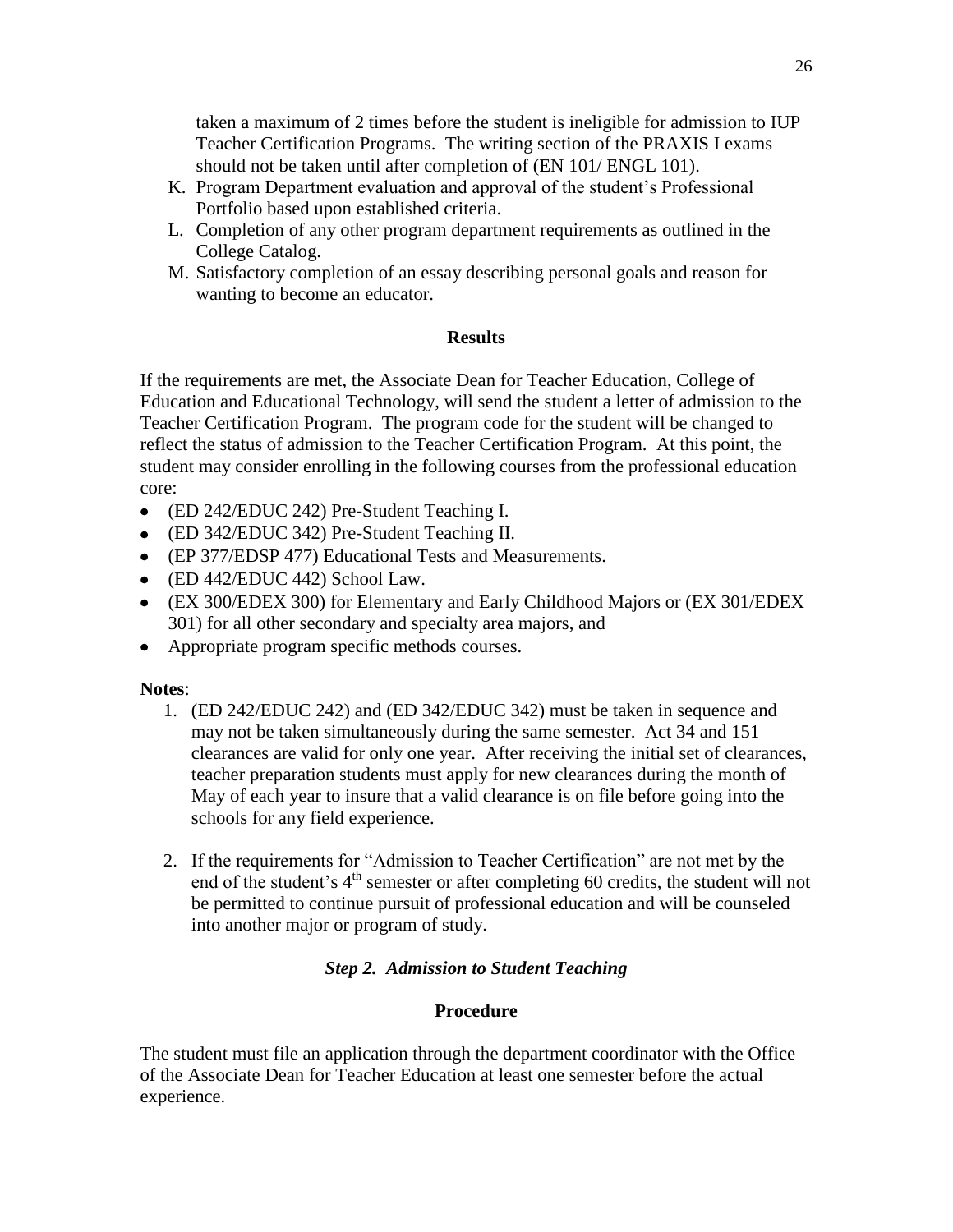# **Requirements**

- A. Completion of all requirements in Admission to Teacher Certification including:
	- 1. All required professional education core courses with a minimum grade of "C" in each
		- a. (EX 300/EDEX 300) or (EX 301/EDEX 301)
		- b. (CM 301/COMM 1xx)
		- c. (FE 202/FDED 1xx)
		- d. (EDSP 102)
		- e. (ED 242/EDUC 242)
		- f. (ED 422/EDUC 442)
		- g. (ED 342/EDUC 342) and
		- h. (ED 377/EDSP 477) (where required)
	- 2. Methods courses in major area.
	- 3. Completion of English 101 or equivalency with a minimum grade of C.
- B. Satisfactory completion of at least 91 semester hours with a cumulative minimum grade point average of 2.6 in 2001-2002, 2.8 in 2002-2003, and 3.0 in 2003-2004 as required/revised by Chapter 354 of the Pennsylvania Education Code. Transfer students with sufficient credits (91) must complete one semester (12 s.h. minimum) at IUP to establish a QPA.
- C. Completion of the liberal studies science requirement courses with a minimum grade of "C" in each.
- D. Completion of the liberal studies mathematics requirements with a minimum grade of C.
- E. Attainment of a passing score on the currently required PRAXIS II exams (and other Pennsylvania Department of Education examinations required for the specific teaching disciplines), as set annually by the Pennsylvania Secretary of Education.
- F. Affirmative recommendation by the student's major departmental advisor or program coordinator.
- G. Program department evaluation and approval of the student's Professional Portfolio based upon the respective program established criteria.
- H. Completion of any other Program Department requirements as outlined in the College Catalog.

# **Results**

If the requirements are met, the Associate Dean for Teacher Education will confirm approval by letter and process the student teaching placement. It is the student's responsibility to formally register for student teaching during the registration process.

If the requirements are not met, the student will be informed of the denial by letter and administratively removed from the student teaching placement. The student may not register for student teaching until deficiencies are met and/or removed from the student's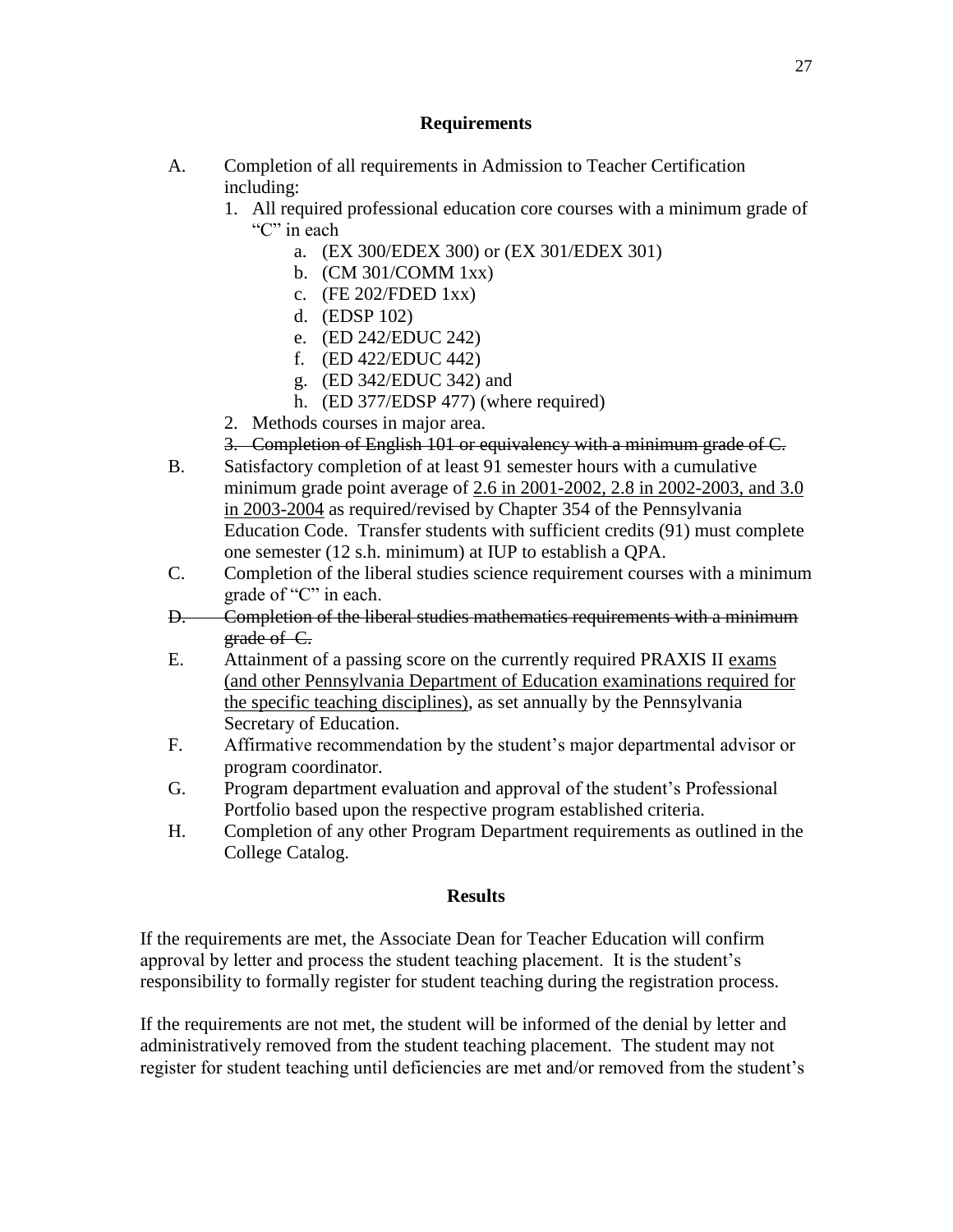academic record. It may also be determined that the student should be counseled into another field of study.

# *Step 3. Recommendation for Certification*

# **Procedures**

Complete application for the Pennsylvania Department of Education Certification and file with the Certification Officer, Associate Dean for Teacher Education by the listed dates appropriate for anticipated date of graduation.

# **Requirements**

- A. A minimum grade of "C" in all professional education courses and an overall grade point average of 2.5 2.6 for students admitted into teacher education in 2001-2002, 2.8 for students admitted into teacher education in 2002-2003 and 3.0 for students admitted into teacher education thereafter as required/revised by Chapter 354 of the Pennsylvania Education Code.
- B. Review and recommendation by the major academic advisor indicating completion of all departmental teacher education requirements including final passage of the Professional Portfolio.
- C. Completion of student teaching with a minimum grade of "C".
- D. Payment of the current processing fees.
- E. No criminal charges or convictions.

# Appeal Provision

A student who believes that any requirement of this policy has been inequitably applied or that he/she merits special consideration, may appeal through the proper sequence of channels: academic advisor, chairperson, and finally the Associate Dean for Teacher Education. Appeals must be made before the end of the next regular academic semester following the application.

Every effort should be made to resolve the appeal through the process so described. If, at the conclusion of the appeals process, the student is still in disagreement with the findings, the student may request review before the Teacher Education Appeals Committee of the Academy for Teacher Preparation. The Committee will be composed of three members representing the faculty of the Academy for Teacher Preparation, the Teacher Education Coordinator's Council and senior teacher preparation students.

To initiate an appeal, the student must file a form obtained at the Associate Dean for Teacher Education's Office, College of Education and Educational Technology. Appeals will be heard only during the regular academic semester. The student will be expected to submit written documentation of his/her complaint about the process of review for continuation or eligibility in the teacher education program. The Committee will review the materials and make its recommendation to the Associate Dean for Teacher Education.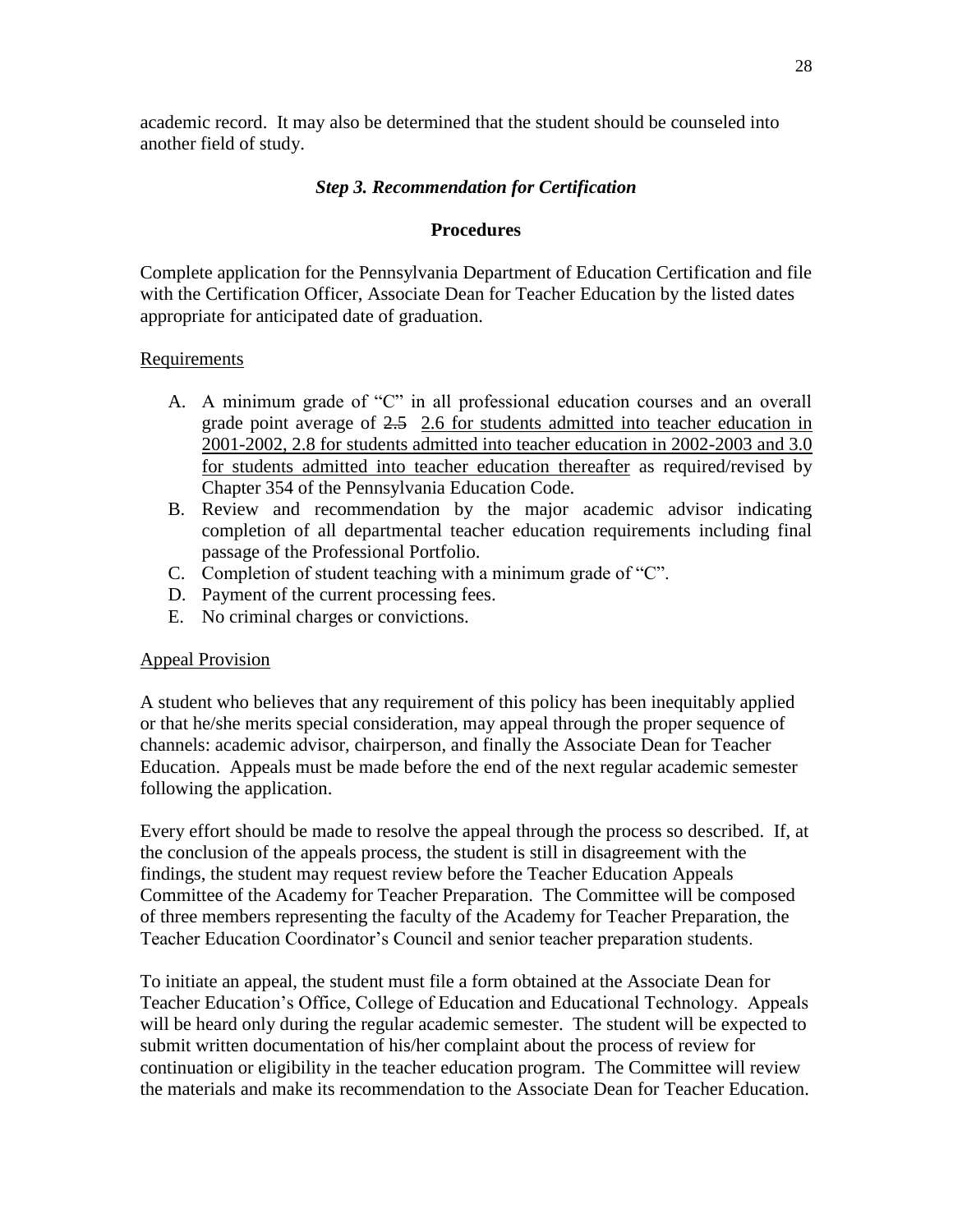A final decision rests with the Associate Dean for Teacher Education who is the Certification Officer.

# **End Notes**

In all cases where advisor action is required, departments may choose to use a committee or other departmental approval process. In cases where someone supplies recommendations other than the academic adviser, the department needs to place a copy of its policy and procedures on file with the Associate Dean for Teacher Education.

Some departments have additional Junior Standing requirements in place. Departments may continue to apply those requirements but need to keep a current copy of these requirements on file with the Associate Dean for Teacher Education, College of Education College of Education and Educational Technology.

The policy as here stated applies to all students applying to Teacher Certification Programs on or after September, 2001. This policy becomes effective with those students applying for admission to teacher certification after January 2001. However, any student admitted to teacher education after October 7, 2000, but before August 2001, must have a QPA of 2.6 in 2001-2002, 2.8 in 2002-2003, and 3.0 in 2003-2004 and must meet all of the other Chapter 354 requirements. Candidates admitted to teacher education prior to October 7, 2000 and graduating after September 1, 2001, must have a QPA of 2.6 and meet all other requirements of Chapter 354.

# Additional Note

From September 1, 2001 through August 2002 applicants for entrance to teacher certification who do not have the required six semester hours in mathematics or English composition and literature must complete these credits prior to admission to student teaching. Beginning in September 2002 applicants for entrance to teacher certification must have these credits completed as part of the 48 credits for admission.

# **FOR SENATE ACTION:** *(Passed)*

The Academic Committee recommends the following individuals for Emeritus status:

| Dr. Benjamin Chan:       | Philosophy and Religious Studies/30 years |
|--------------------------|-------------------------------------------|
| Dr. John Larner:         | History Department/11 years               |
| <b>Dr. Edward Platt:</b> | Political Science Department/33 Years     |
| Mr., Kenneth Shildt:     | MIS and Decision Sci./32 years 6 months   |
| Dr. Harold Wingard:      | Academic Affairs/18 years 6 months        |